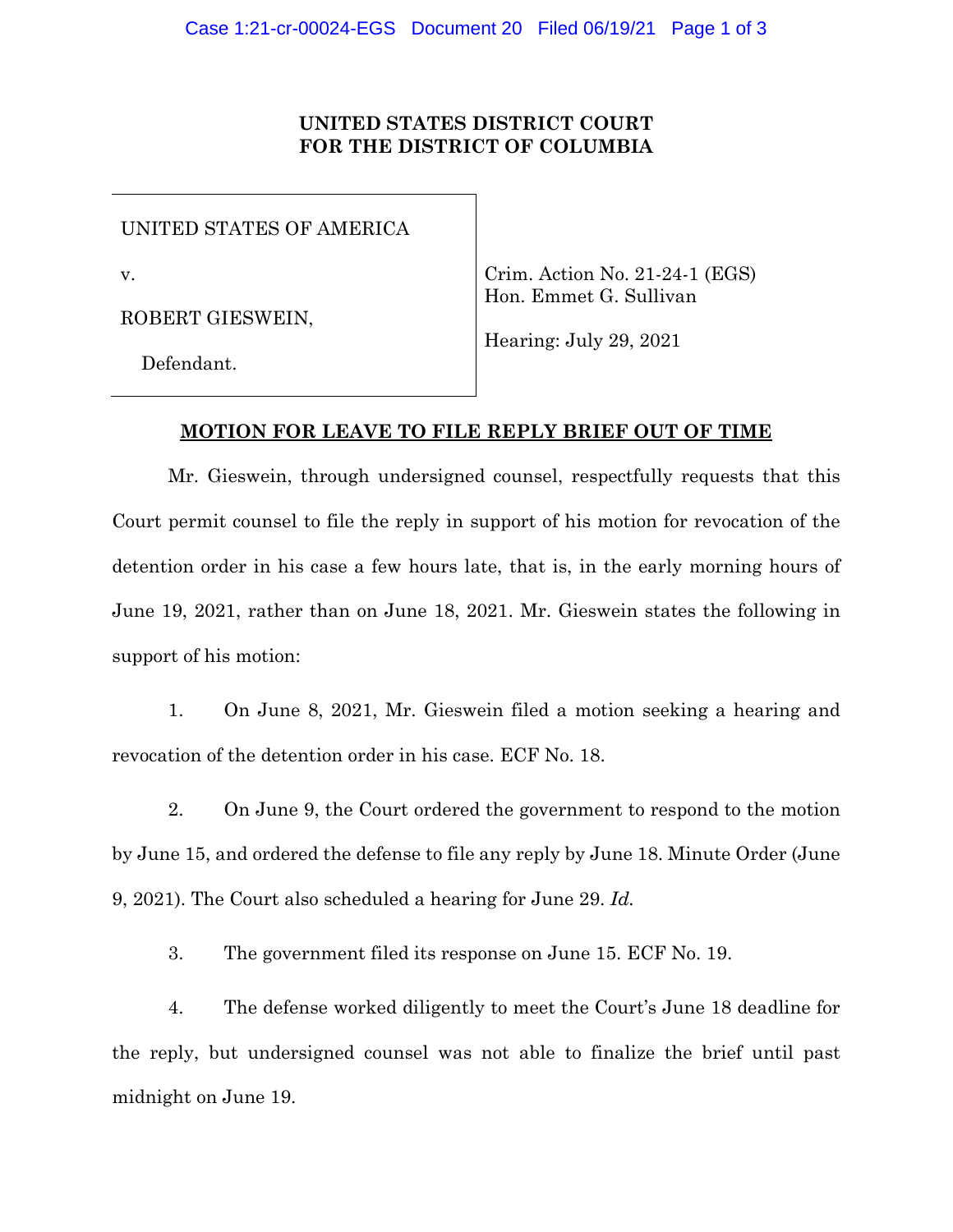5. The proffered reply is attached hereto as Exhibit 1.

6. As the government will have access to the brief within hours after the original deadline, and the hearing on the motion is ten days off, permitting counsel to file the reply late will not prejudice the government.

7. Further, granting the motion will not require the Court to alter any other deadlines*.* 

8. Undersigned counsel could not reach counsel for the government at this hour. However, in an earlier discussion about whether the new federal Juneteenth holiday would alter the defense deadline to file (due to the closure of courts on June 18), counsel did indicate that the government would not object to the defense filing as late as Monday, June 21.

Accordingly, Mr. Gieswein, through undersigned counsel, respectfully requests that this Court grant him leave to file his motion later than ordered. For the Court's convenience, a proposed Order is submitted with this Motion.

Respectfully submitted on June 19, 2021.

# **ROBERT GIESWEIN** by counsel:

Geremy C. Kamens Federal Public Defender

by:  $\qquad s/$ 

Ann Mason Rigby DC Bar No. 491902 Assistant Federal Public Defender 1650 King Street, Suite 500 Alexandria, Virginia 22314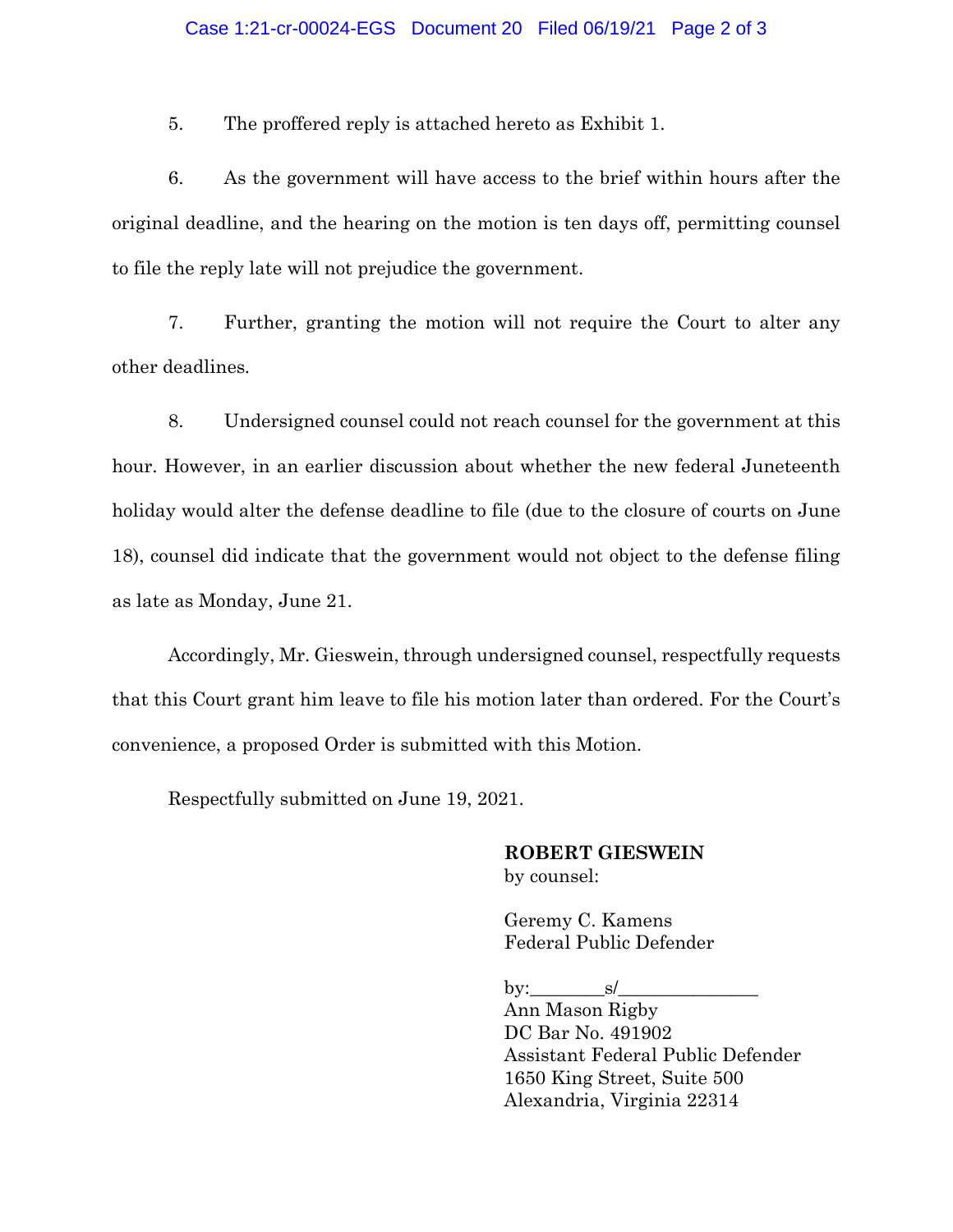Case 1:21-cr-00024-EGS Document 20 Filed 06/19/21 Page 3 of 3

Telephone: (703) 600-0869 Facsimile: (703) 600-0880 ann\_rigby@fd.org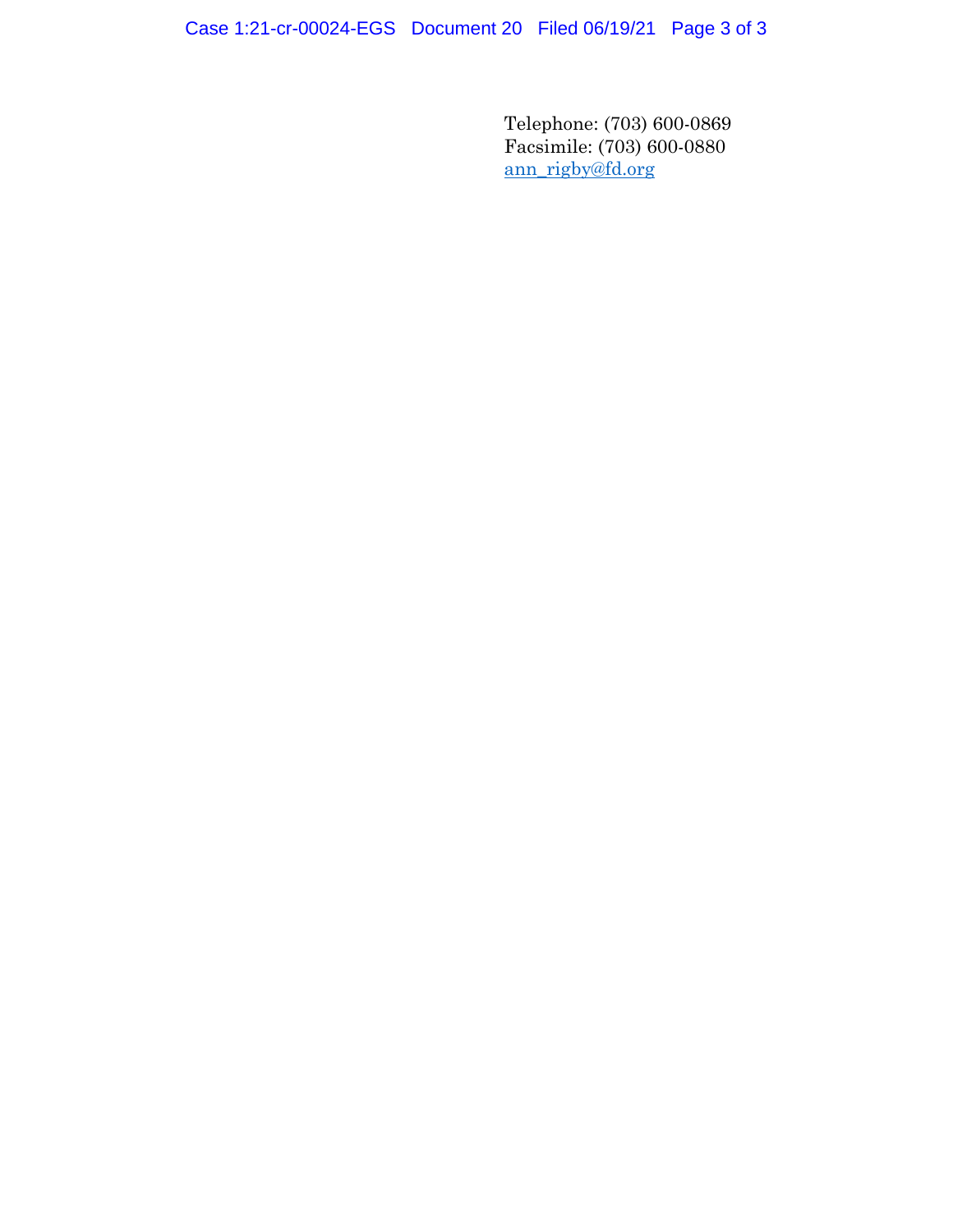# **UNITED STATES DISTRICT COURT FOR THE DISTRICT OF COLUMBIA**

UNITED STATES OF AMERICA

v.

ROBERT GIESWEIN,

Crim. Action No. 21-24-1 (EGS) Hon. Emmet G. Sullivan

Hearing: July 29, 2021

Defendant.

# **MR. GIESWEIN'S REPLY IN SUPPORT OF MOTION FOR REVOCATION OF DETENTION ORDER**

The government does not contend that Mr. Gieswein poses a risk of nonappearance, and has failed to meet its burden to establish that no combination of conditions "will reasonably assure . . . the safety of any other person and the community." *See* 18 U.S.C. § 3142(c)(1)(B). Indeed, the government fails to even address most of the conditions that Mr. Gieswein proposed, or how they would work in combination. *See* Gov't Opp. to Def. Mot. for Hr'g & Rev. of Det. Order ("Gov't Opp."), ECF No. 19 at 29 (addressing only location and electronic monitoring conditions proposed). Moreover, the government attempts to heighten the standard that the Court must apply, by arguing that the conditions Mr. Gieswein proposes cannot "guarantee" that defendant will not repeat conduct charged in indictment. *Id.* 

Whether conditions can *guarantee* that Mr. Gieswein does not pose any danger between now and his trial is not the question before the Court. The law does not require that, and with good reason: liberty is among the highest values enshrined in our Constitution and Bill of Rights; the presumption of innocence, and the right to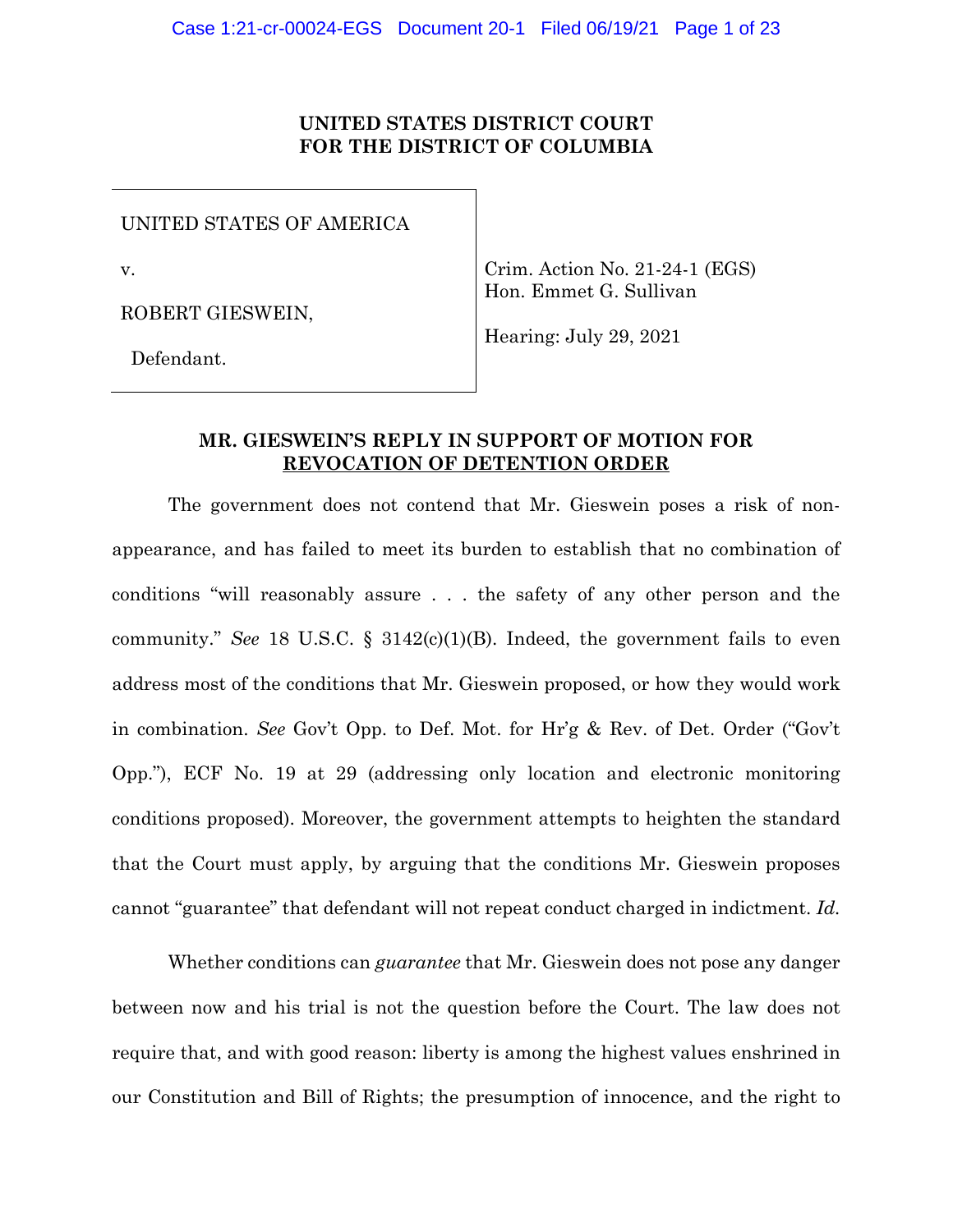## Case 1:21-cr-00024-EGS Document 20-1 Filed 06/19/21 Page 2 of 23

litigate every element and nuance of every charge in an indictment are as well. *See*  U.S. Const., Preamble & Amends. V & VI. Limiting pretrial detention to situations in which the Court is "convinced" that it is "clear" that there is absolutely no combination of conditions that will *reasonably assure* community safety reflects those values. *See* § 3142(f)(2) ("The facts the judicial officer uses to support a finding pursuant to subsection (e) that no condition or combination of conditions will reasonably assure the safety of any other person and the community shall be supported by clear and convincing evidence").

But, in any case, as a practical matter, the conditions that Mr. Gieswein has proposed would come very close to guaranteeing that Mr. Gieswein poses no threat while he awaits trial, particularly given that nothing like these conditions were in place before January 6, given Mr. Gieswein's unblemished past, and given that no released January 6 defendant has yet attempted anything like what happened on January 6, notwithstanding the continuing drum beat about the 2020 election from certain politicians and pundits.

For these and the other reasons given below, Mr. Gieswein respectfully renews his request for release.

#### I. **This is not a presumption case.**

#### *The presumption in 18 U.S.C. § 3142(e)(3)(C) does not apply to charges*  A. *of aiding and abetting.*

The government is wrong that the Court may presume in this case that "no condition or combination of conditions will reasonably assure . . . the safety of the community" pursuant to 18 U.S.C.  $\S 3142(e)(3)(C)$ . The government asserts that the

2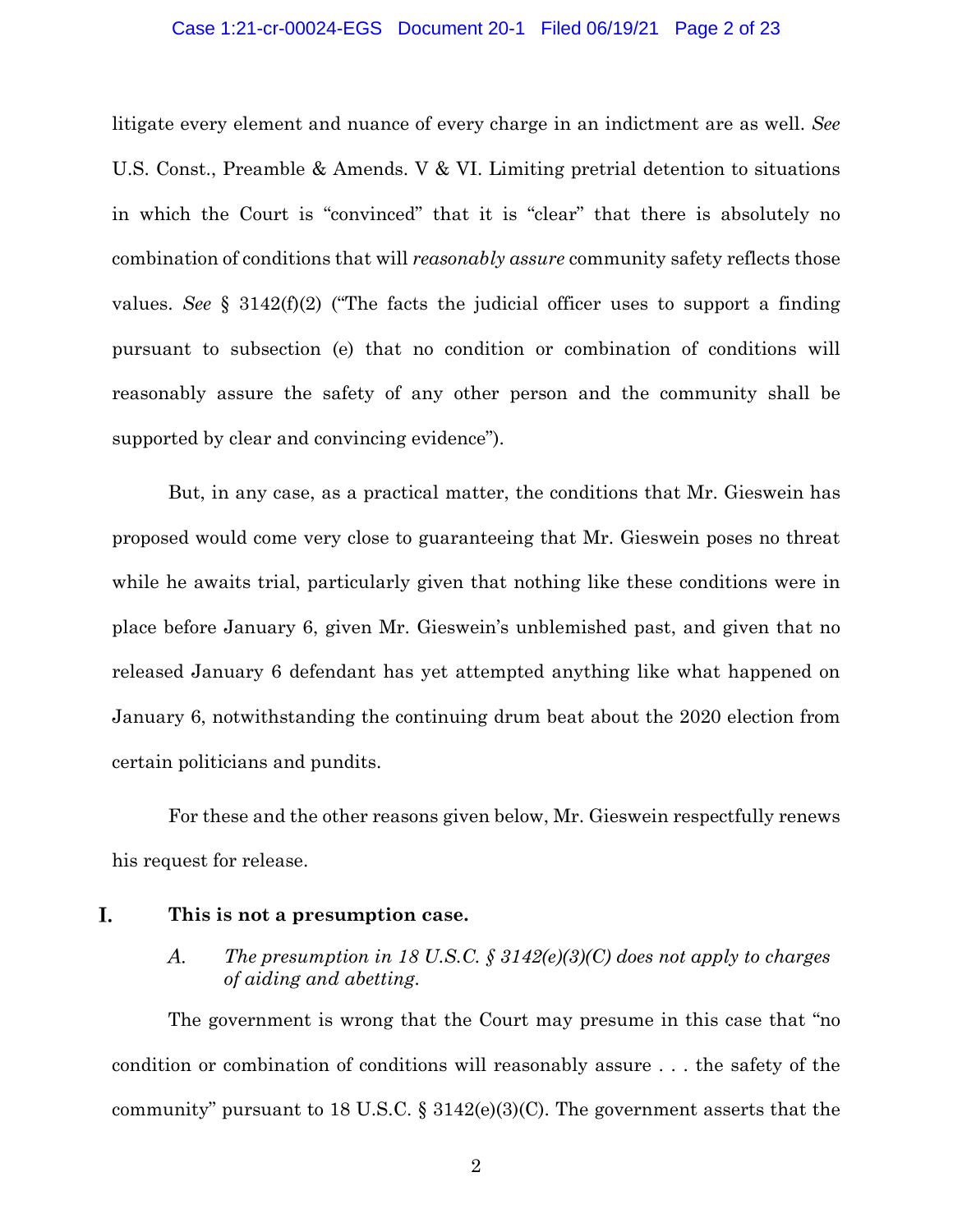#### Case 1:21-cr-00024-EGS Document 20-1 Filed 06/19/21 Page 3 of 23

presumption arises because 18 U.S.C. § 1361 (destruction of government property) is one of the offenses listed in §2332b(g)(5)(B). *See* Gov't Opp., ECF No. 19 at 12, 14. That  $\S 1361$  falls within that list is true, and it is true that  $\S 3142(e)(3)(C)$  provides that detention should be presumed where there is probable cause to believe that the defendant committed "an offense listed in section  $2332b(g)(5)(B)$ ... for which a maximum term of imprisonment of 10 years or more is prescribed.]<sup>"1</sup>

However, here, there is not probable cause to believe that Mr. Gieswein committed a violation of § 1361. Here, at most, the grand jury only found probable cause to believe that Mr. Gieswein *aided and abetted* such a violation, Indict., ECF No. 3 at Count V, and the government has never alleged that Mr. Gieswein himself committed a violation of § 1361. *See generally* Aff., ECF No. 1-1; Gov't Opp., ECF No. 19*.*

Section 2 of Title 18 provides that one who aids and abets is "punishable as a principal," but that does not mean that whoever aids and abets an offense has "committed" that offense, as required by  $\S 3142(e)(3)(C)$ . Had Congress intended to provide for this presumption to apply against both principals and those who are charged with aiding and abetting the offenses listed in  $\S$  3142(e)(3), or to anyone charged in a case that "involves" such a charge, Congress would have said so. Instead, Congress limited this provision to those who "committed" the offenses listed. So

<sup>1</sup> In cases such as this one involving alleged damage to property of the United States in excess of \$1,000, a violation of § 1361 carries a maximum sentence of ten years in prison. 18 U.S.C. § 1361.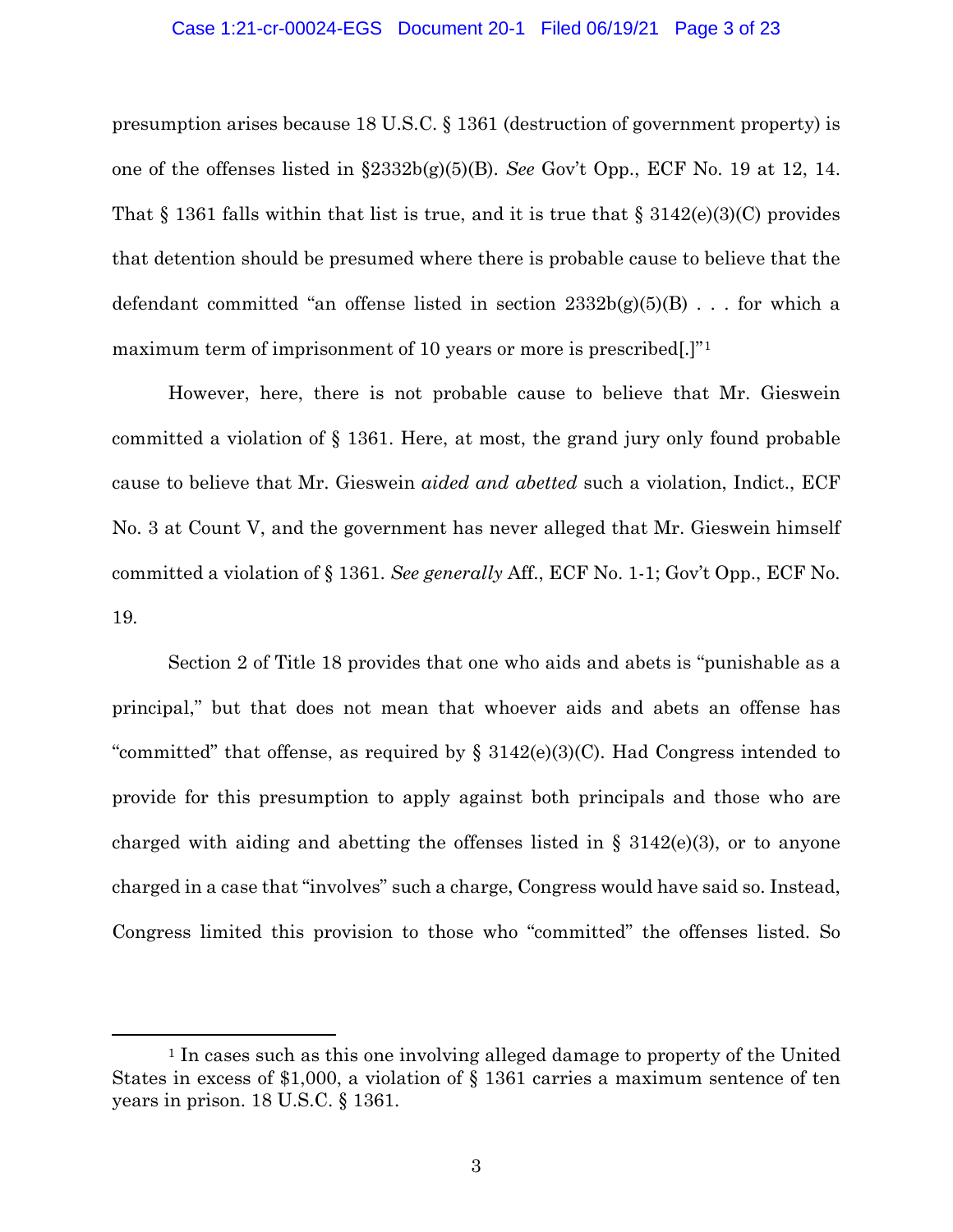## Case 1:21-cr-00024-EGS Document 20-1 Filed 06/19/21 Page 4 of 23

should the Court, because "[o]nly the written word is the law, and all persons are entitled to its benefit." *Bostock v. Clayton Cty*., *Georgia*, 140 S. Ct. 1731, 1737 (2020).

Moreover, other choices Congress made in drafting § 3142, such as in §  $3142(e)(2)$ , reinforce that when Congress used "committed" in the text of  $(e)(3)$ , it meant "committed," and not something broader. In notable contrast with  $\S 3142(e)(3)$ , the presumption provision in §  $3142(e)(2)$  is necessarily triggered by at least some prior offenses in which the defendant was not the principal who "committed" the offense in question. This is because this provision can sometimes apply without regard to what exactly the defendant did, and sometimes apply where cases merely "involve" certain conduct. For example,  $\S 3142$  (e)(1)(2) and (f)(1)(A) together provide that a presumption may arise if defendant has previously been convicted of any offense for which the maximum *sentence* was life imprisonment or death, which by its terms can include prior aiding and abetting convictions. Similarly,  $\S 3142$  (e)(1)(2) and  $(f)(1)(E)$  work together to create a presumption where a defendant has previously been convicted of *any* felony that "*involved"* a minor victim or other facts. Again, this can obviously include prior aiding and abetting convictions.

Section 3142(e)(3) is narrower, and the Court should apply it as such. Thus, here, the Court should find that, because there is no "probable cause to believe that [Mr. Gieswein] committed . . . an offense listed in section 2332b(g)(5)(B) . . .[,]" no presumption applies.2

<sup>2</sup> The defense has not located any binding authority that holds that probable cause that a person who merely aided or abetted a violation of one of the statutes incorporated by §3142(e)(3) should be presumed too dangerous to release. In 2016,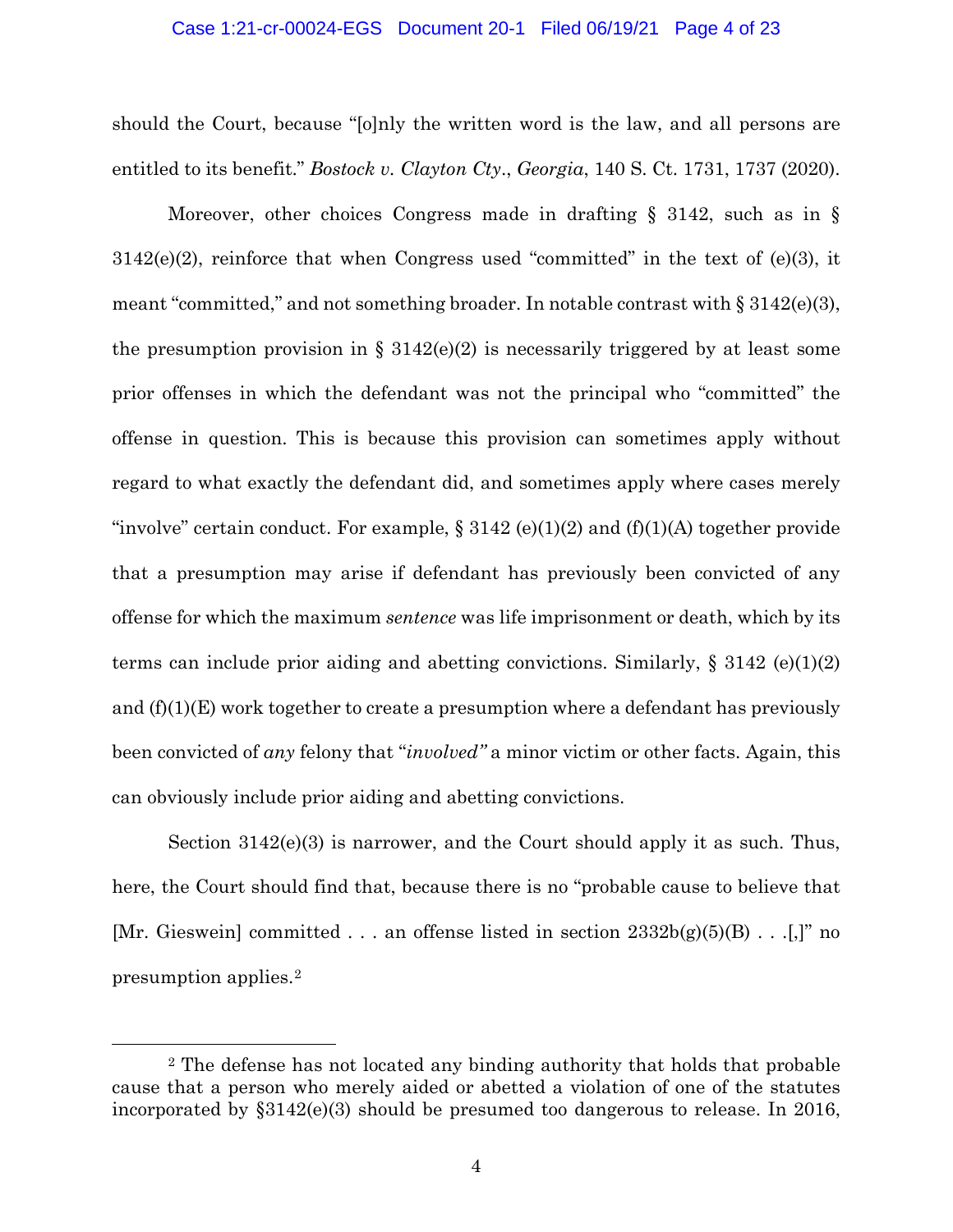## Case 1:21-cr-00024-EGS Document 20-1 Filed 06/19/21 Page 5 of 23

Even if the Court were to conclude that probable cause that Mr. Gieswein aided or abetted a violation of § 1361 would trigger a presumption of dangerousness under § 3142(e)(3), the Court should find that no presumption applies here. As previously noted, with all due respect to the grand jury, the evidence produced to date does not appear to establish probable cause to believe that Mr. Gieswein even aided and abetted the destruction of the window in question. At most, it shows is that Mr.

In addition, *Lee* is not persuasive. To reach the conclusion that aiding and abetting conduct can trigger  $\S 3142(e)(3)(C)$  in that case, the court relied on Second Circuit cases that had nothing to do with the word "committed" in that provision, and that did not hold that a presumption arises from any vicarious violation of an offense listed in that provision. Instead, the cases considered the meaning of "crime of violence" in §  $3142(f)(1)$ , and whether it includes aiding and abetting a crime of violence. Specifically, in *United States v. Ciccone*, the Second Circuit held that the Bail Reform Act "does not require that the defendant himself commit acts of physical violence as a condition precedent to a *detention order*," under § 3142(f)(1)(A). *Ciccone*, 312 F.3d 535, 542 (2d Cir. 2002) (emphasis added). And *United States v. Mitchell* also concerned whether aiding and abetting a crime of violence is itself a "crime of violence" under § 3142(f)(1)(A). *Mitchell*, 23 F.3d 1, 3 (2d Cir. 1994) (holding that defendant's offense of conviction, aiding and abetting an arson, was a "crime of violence," so that he could be detained pursuant to  $\S 3143(a)(2)$ , which incorporates  $\S$ 3142(f)(1)(A)). These cases are inapposite because, again, though one is *eligible for detention* pursuant to § 3142(f)(1) if his case merely "*involves*" a "crime of violence" (and everything that falls within that term), as in *Ciccone* and *Mitchell*, the text of § 3142(e)(3) only permits one to be *presumed dangerous* if there is probable cause to believe he "*committed"* certain offenses.

Judge Jackson did find that the presumption applied where the court found probable cause to conclude that the defendant conspired with his fellow robbers to violate 18 U.S.C. § 924(c) though he himself did not possess any firearm. *United States v. Lee*, 195 F. Supp. 3d 120, 128 (D.D.C. 2016) ("Because the government has established probable cause to believe that that defendant violated section 924(c) by aiding and abetting or conspiring to commit that offense, the Court could find that the rebuttable presumption prescribed in  $\S 3142(e)(3)(B)$  applies in this case."). However, this is not binding, and the court in *Lee* even noted that the government had "not pointed the Court to authority for the proposition that under the Bail Reform Act, it may rely upon a vicarious liability theory to establish the commission of an offense that gives rise to the rebuttable presumption under section 18 U.S.C § 3142(e)(3)." *Id.*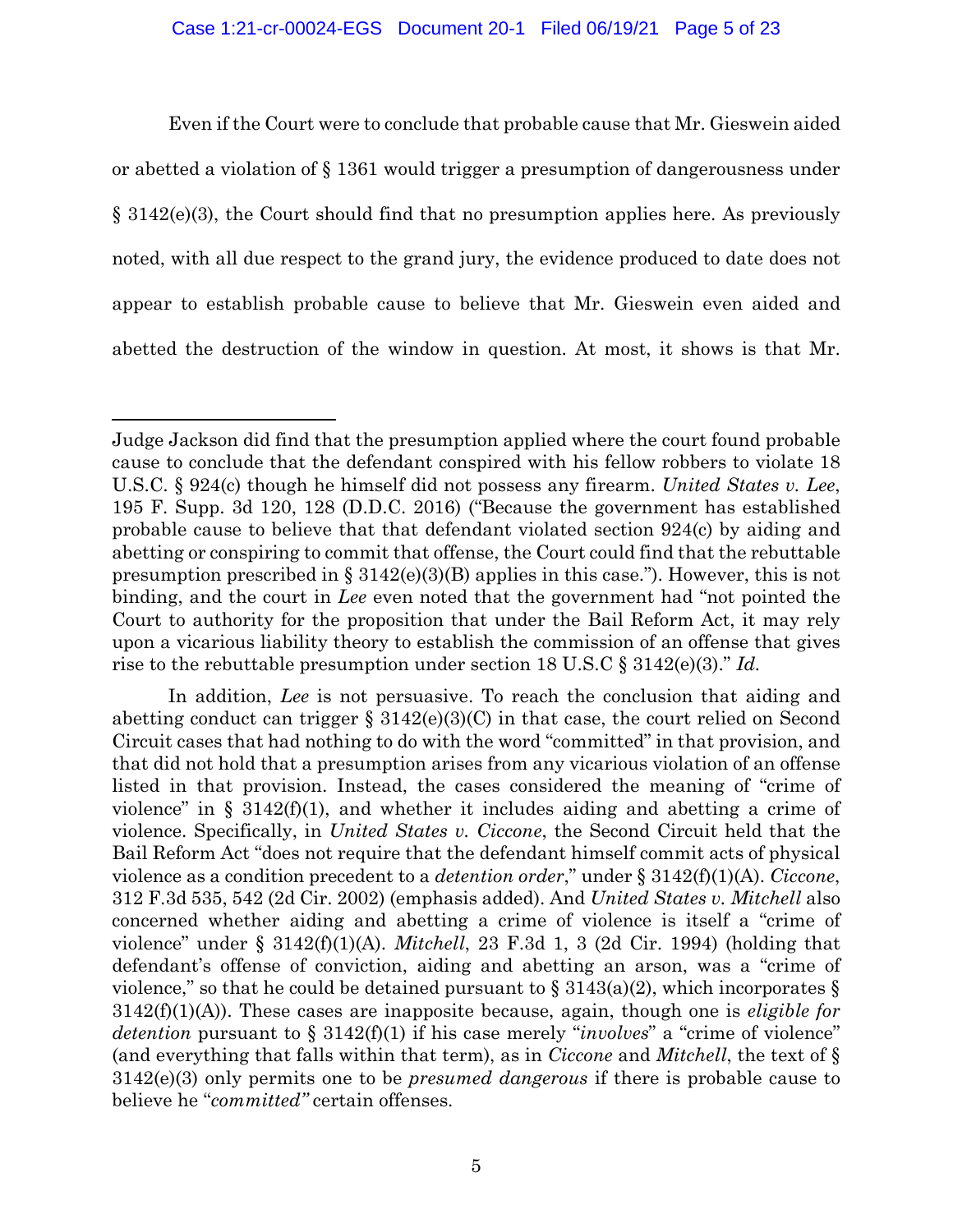## Case 1:21-cr-00024-EGS Document 20-1 Filed 06/19/21 Page 6 of 23

Gieswein was present for a destruction of property committed by someone else. *See*  Def. Mot., ECF No. 18 at 14-15 (citing publicly-available video relied upon by the government). And the government also fails to make the case, because all it argues is that Mr. Gieswein banged on one window, watched someone else break another, did something to *stop* two rioters from kicking a door, and called to others' attention that someone else was breaking a window. *See* Gov't Opp., ECF No. 19 at 7, 25-26.3 In short, under any standard of proof, there simply is no reasonable cause to conclude that Mr. Gieswein even aided or abetted the breaking of that window.

#### $B<sub>1</sub>$ *The evidence defeats any presumption here.*

Where it applies, a presumption is "[s]ubject to rebuttal by the person." 18 U.S.C. § 3142(e)(3)*.* To rebut the presumption, the defendant must produce "some credible evidence contrary to the statutory presumption." *United States v. Taylor*, 289 F. Supp. 3d 55, 63 (D.D.C. 2018) (quoting *United States v. Alatishe*, 768 F.2d 364, 371 (D.C. Cir. 1985)).

Once rebutted, the presumption remains relevant as "a factor to be considered among those weighed by the district court." *Taylor*, 289 F. Supp. 3d 63 (internal

<sup>3</sup> The government presumably relies on the video it cited in the Affidavit, as well as a video that it produced to the defense for the first time on the evening of June 17.

Mr. Gieswein does not concede that the voice the government attributes to him in its discussion is in fact his.

On that subject, in several places, the government's opposition describes as a "concession" several of defense counsel's decisions to not address a particular element of a charge, or a particular allegation, in Mr. Gieswein's opening motion. These were not concessions to anything other than to page limitations, and the reality that not every issue in a case can be litigated in a bond motion.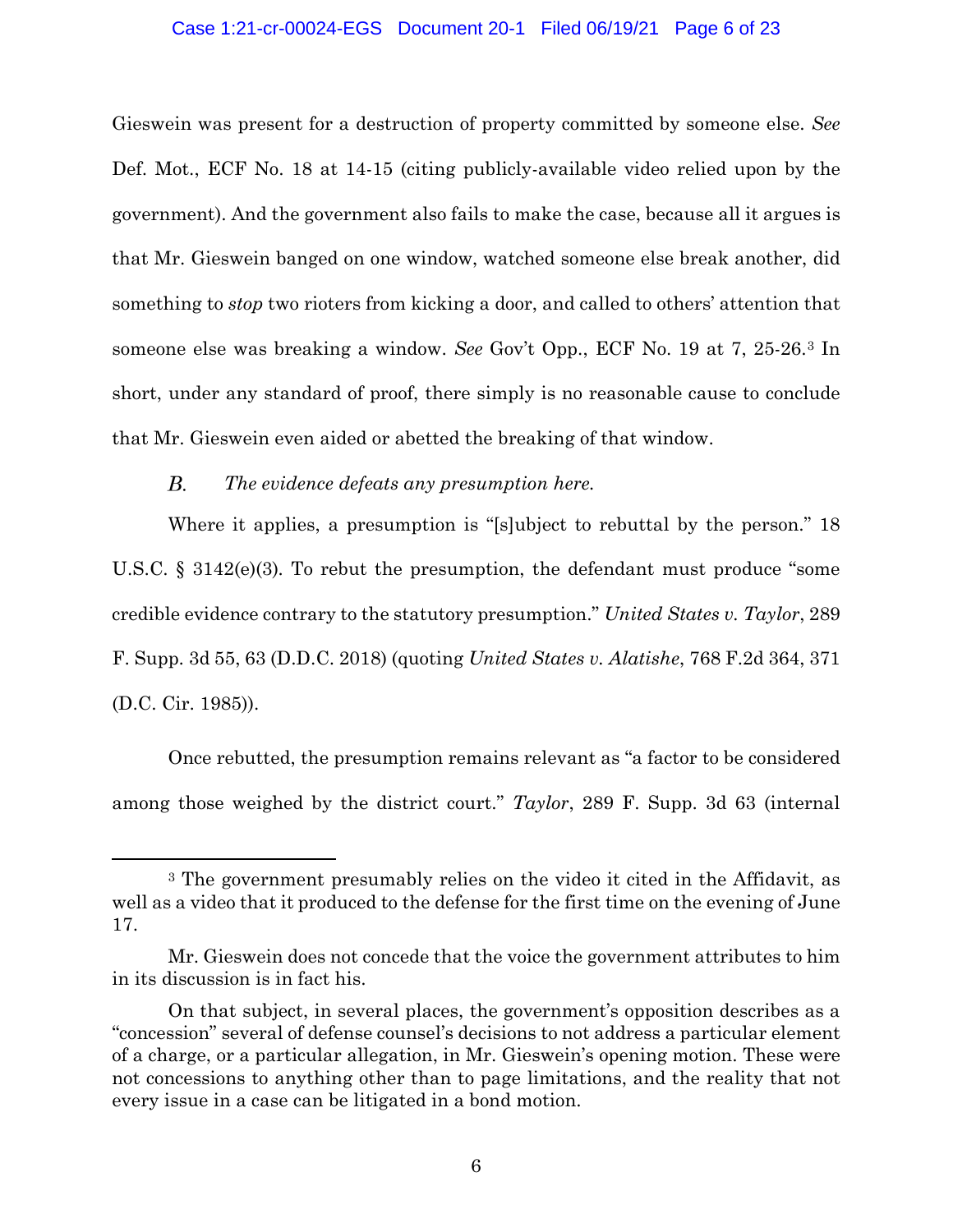## Case 1:21-cr-00024-EGS Document 20-1 Filed 06/19/21 Page 7 of 23

citation omitted). But "[t]he defendant's burden . . . is only a burden of production; the burden of persuasion remains with the government throughout the proceeding." *Taylor*, 289 F. Supp. 3d at 63. Thus, even though a presumption applies, ultimately, "the burden of persuasion remains with the government throughout the proceeding." *Id.*

Here, even if the Court finds that probable cause of aiding and abetting destruction of property triggers the presumption, and that the grand jury's finding of probable cause is controlling, Mr. Gieswein has rebutted the presumption. He has done so with the evidence that if he violated the law on January 6, this was an aberration (because he has no criminal history), that he has a history of steady employment, that he has a good reputation among friends, family, and coworkers, that he actually reveres police officers, and everything else cited in his opening motion. Indeed, a court recently found that the man who broke the window in front of Mr. Gieswein, Dominic Pezzola, rebutted the presumption arising from the charge that he destroyed government property with similar evidence. *See United States v. Pezzola*, No. CR 21-52-1 (TJK), 2021 WL 1026125, at \*8 (D.D.C. Mar. 16, 2021) (finding that Pezzola's lack of criminal history and demonstrated good character were enough to "rebut the presumption of detention as to his dangerousness that arises from the charges against him").

Moreover, if the Court considers the presumption along with all of the other factors and evidence proffered, the Court should bear in mind that the evidence underlying Count Four is slight at best. Other courts have asserted that a rebuttable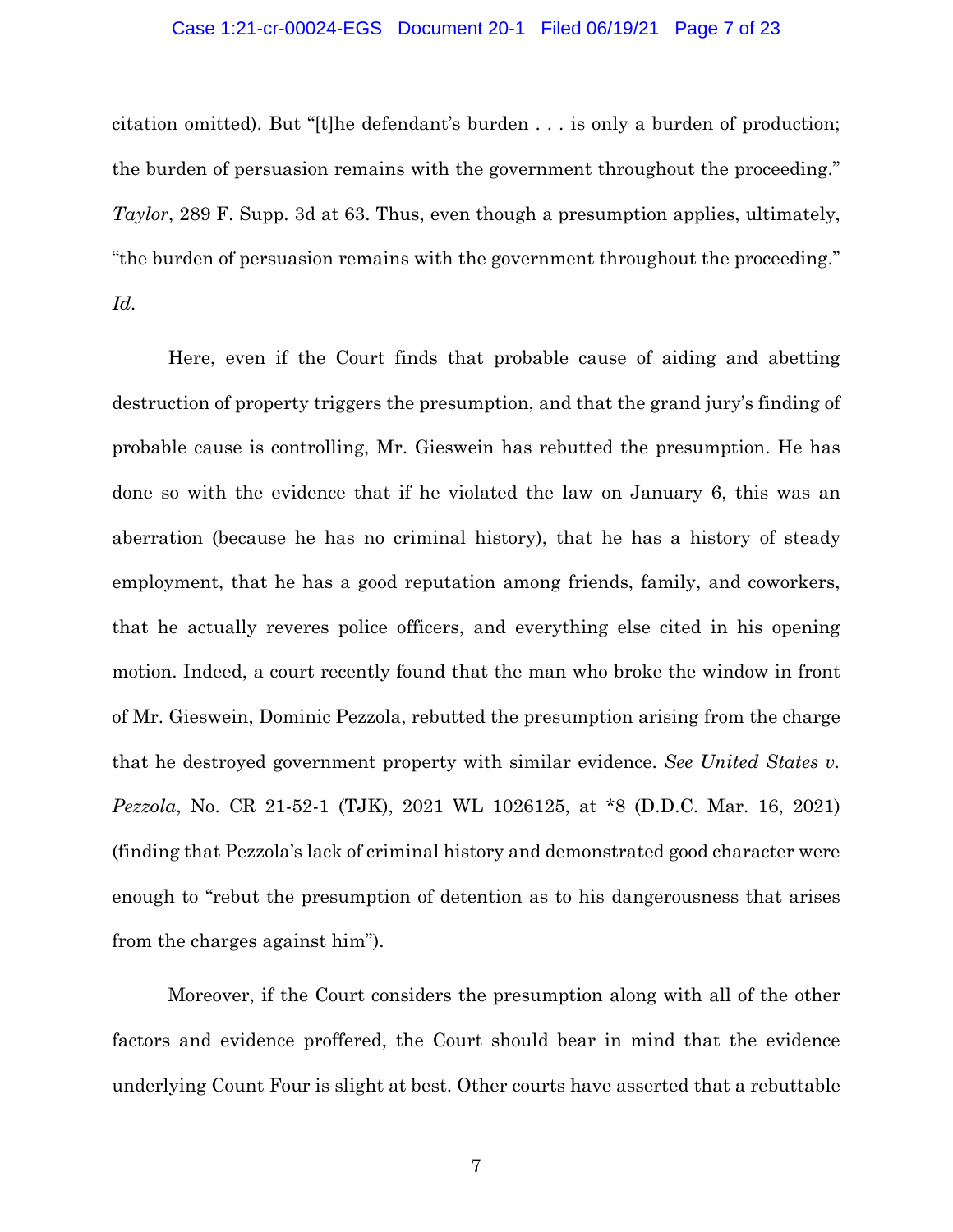## Case 1:21-cr-00024-EGS Document 20-1 Filed 06/19/21 Page 8 of 23

presumption retains weight on the premise that "'Congress has found that' those charged with the specified offenses are likely to pose a danger to the community." *See Taylor*, 289 F. Supp. 3d at 63 (stating that a court should keep this "in mind" when weighing factors relevant to release) (internal citations omitted). But it is implausible that Congress found that people who merely watch others break government windows are so likely to pose a danger to the community that they should be presumed too dangerous to release. Because this is the most that the evidence shows in this case with regard to § 1361, the Court should accord the presumption minimal weight in this case.

Finally, regardless of whether a presumption applies, or whether the Court gives it material weight, when all of the factual circumstances of Mr. Gieswein's conduct and history are considered, there is not clear and convincing evidence establishing that the proposed conditions cannot assure the safety of the community while he awaits trial.

#### II. **Several of the charges are not supported by strong evidence.**

In determining whether conditions of release can ensure the safety of others, if the evidence is hefty, that should carry the least weight, because the Bail Reform Act "neither requires nor permits a pretrial determination of guilt." *United States v. Gebro*, 948 F.2d 1118, 1121-22 (9th Cir. 1991) (citing *United States v. Winsor*, 785 F.2d 755, 757 (9th Cir. 1986)); *accord United States v. Jones*, 566 F. Supp. 2d 288, 292 (S.D.N.Y. 2008).

On the other hand, support for the conclusion that the government may have

8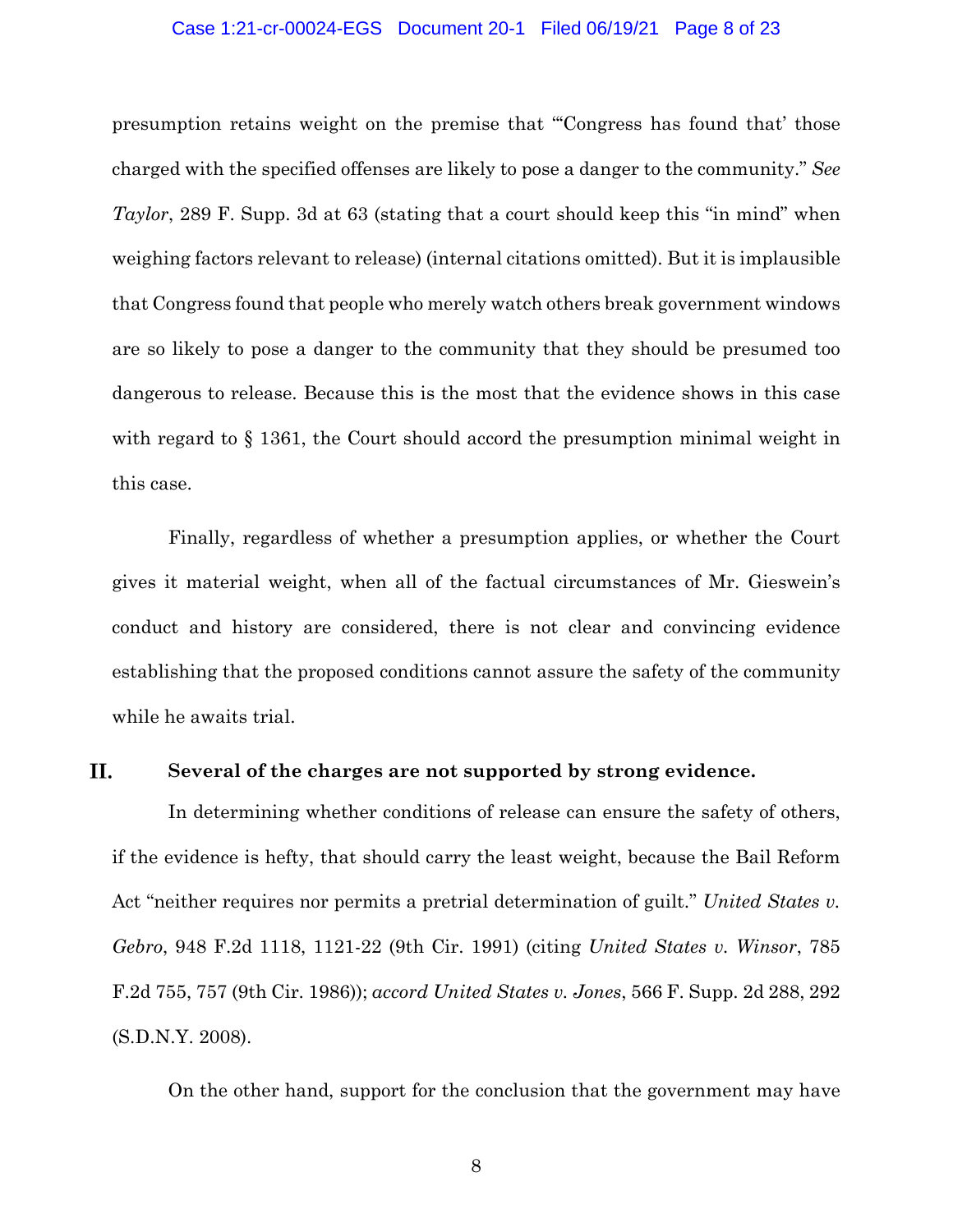## Case 1:21-cr-00024-EGS Document 20-1 Filed 06/19/21 Page 9 of 23

overcharged Mr. Gieswein is material to many other factors the Court must consider pursuant to § 3142, including how Mr. Gieswein compares with others at the Capitol on January 6, how much time Mr. Gieswein is realistically facing, and the Court's overall view of his case.

For example, in its opposition, the government causally attributes to Mr. Gieswein a "federal crime of terrorism," pointing to the fact that § 1361 falls within 18 U.S.C. § 2332(g)(5). *See* Gov't Opp., ECF No. 19 at 16. The government also contends that § 1361 qualifies as a crime of violence. *See id*. at 15. But a review of the evidence reveals that these incendiary accusations are supported by scant evidence regarding § 1361.4

Likewise, in Counts Two through Four, and Six, the government has alleged that Mr. Gieswein committed an aggravated form of assault of federal officers, and an aggravated form trespass, because he carried "dangerous weapons." Indict., ECF No. 3. But the government fails to meet its burden to establish that it has weighty

<sup>4</sup> The government does not offer a citation to support its assertion that § 1361 qualifies as a "crime of violence," and it notes authority to contrary. *See* Gov't Opp., ECF No. 19 at 15, n. 6. In fact, there is a significant body of controlling case law that suggests that depredation of property does not categorically qualify as a crime of violence. *See, e.g., Stokeling v. United States*, 139 S. Ct. 544, 555 (2019) (reiterating that for categorical determinations of crimes of violence, "'physical force,' or 'force capable of causing physical pain or injury,' […] includes the amount of force necessary to overcome a victim's resistance[,]" and thereby suggesting that "crime of violence" denotes some human harm, not mere depredation of property).

A "Federal Act of terrorism," includes only violations of § 1361 that are "calculated to influence or affect the conduct of government by intimidation or coercion, or to retaliate against government conduct." The indictment does not allege those elements, and the government has not offered proof that it could prove them here.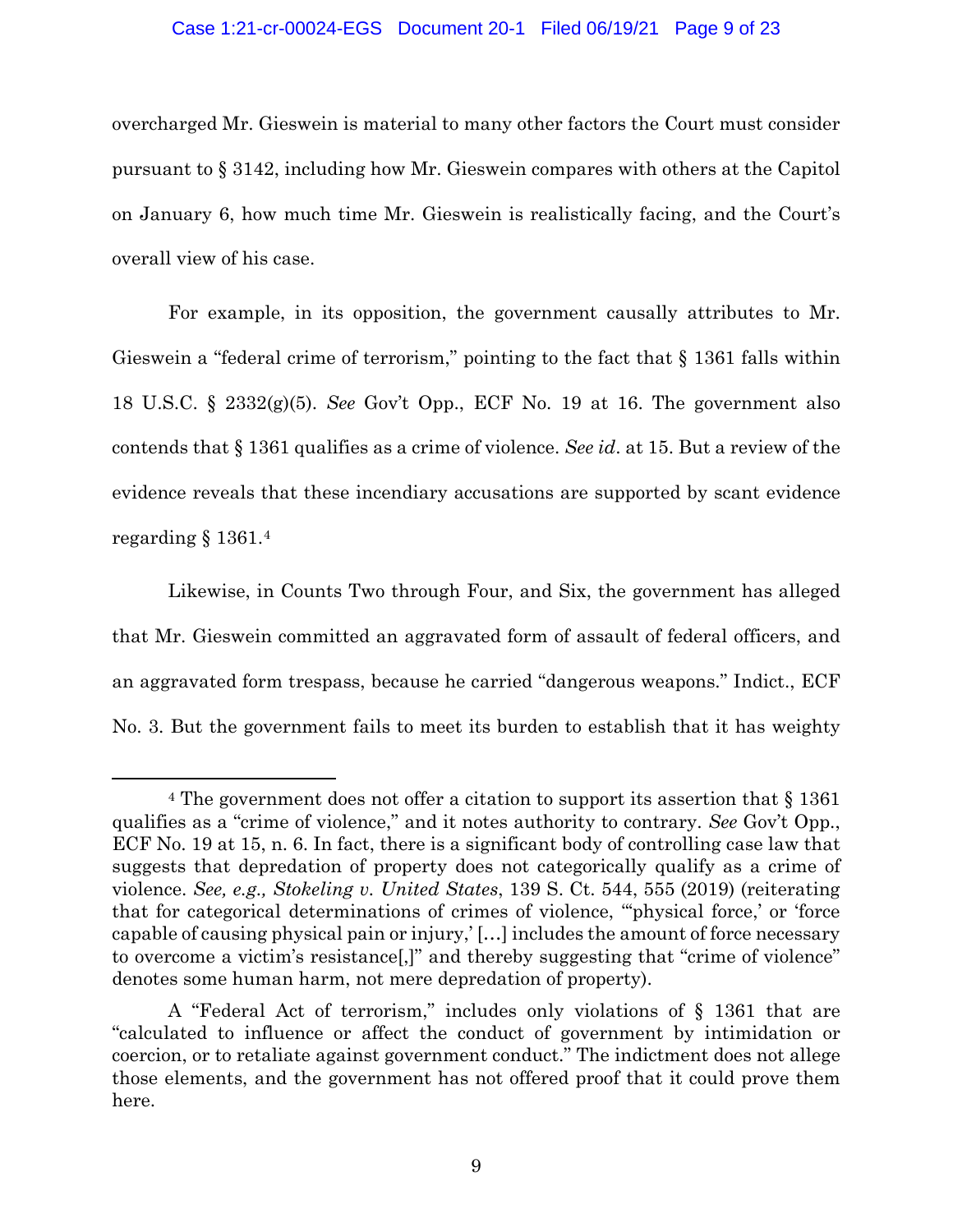### Case 1:21-cr-00024-EGS Document 20-1 Filed 06/19/21 Page 10 of 23

evidence to prove the aggravating element, even though these charges are central to the government's arguments that Mr. Gieswein should remain detained.

It appears that the parties essentially agree on the definition of "dangerous weapon" for purposes of 18 U.S.C. § 111(b), as an object that is either inherently dangerous or is used in a way that is likely to endanger life or inflict great bodily harm. *See* Def. Mot., ECF No. 18 at 12-13; Gov't. Opp., ECF No. 19 at 18-19. But the government fails to establish that any spray that Mr. Gieswein possessed was capable of causing sufficient injury to meet this definition.

The government does not argue that the spray it charges Mr. Gieswein with using was inherently dangerous. And the government has elsewhere agreed that to prove that a non-inherently dangerous object is a dangerous weapon, the government must prove that it was likely to endanger life or inflict an injury that creates "(A) a substantial risk of death; (B) extreme physical pain; (C) protracted and obvious disfigurement; or (D) protracted loss or impairment of the function of a bodily member, organ, or mental faculty." 18 U.S.C. § 1365(h)(3); *see also* 18 U.S.C. § 2246(4); *see also* § 18 U.S.C. 113(b)(2); *United States v. Owens*, No. 21-CR-286 (BAH), 2021 WL 2188144, at \*7 (D.D.C. May 28, 2021) ("As for the definition of 'bodily injury,' the government employs the definition of 'serious bodily injury' in 18 U.S.C. § 113(b)(2), which defines the term  $\vert \vert$  by way of § 1365").<sup>5</sup>

<sup>5</sup> By contrast, a mere "bodily injury" is one that includes "(A) a cut, abrasion, bruise, burn, or disfigurement; (B) physical pain; (C) illness; (D) impairment of the function of a bodily member, organ, or mental faculty; or (E) any other injury to the body, no matter how temporary." 18 U.S.C. § 1365(h)(3).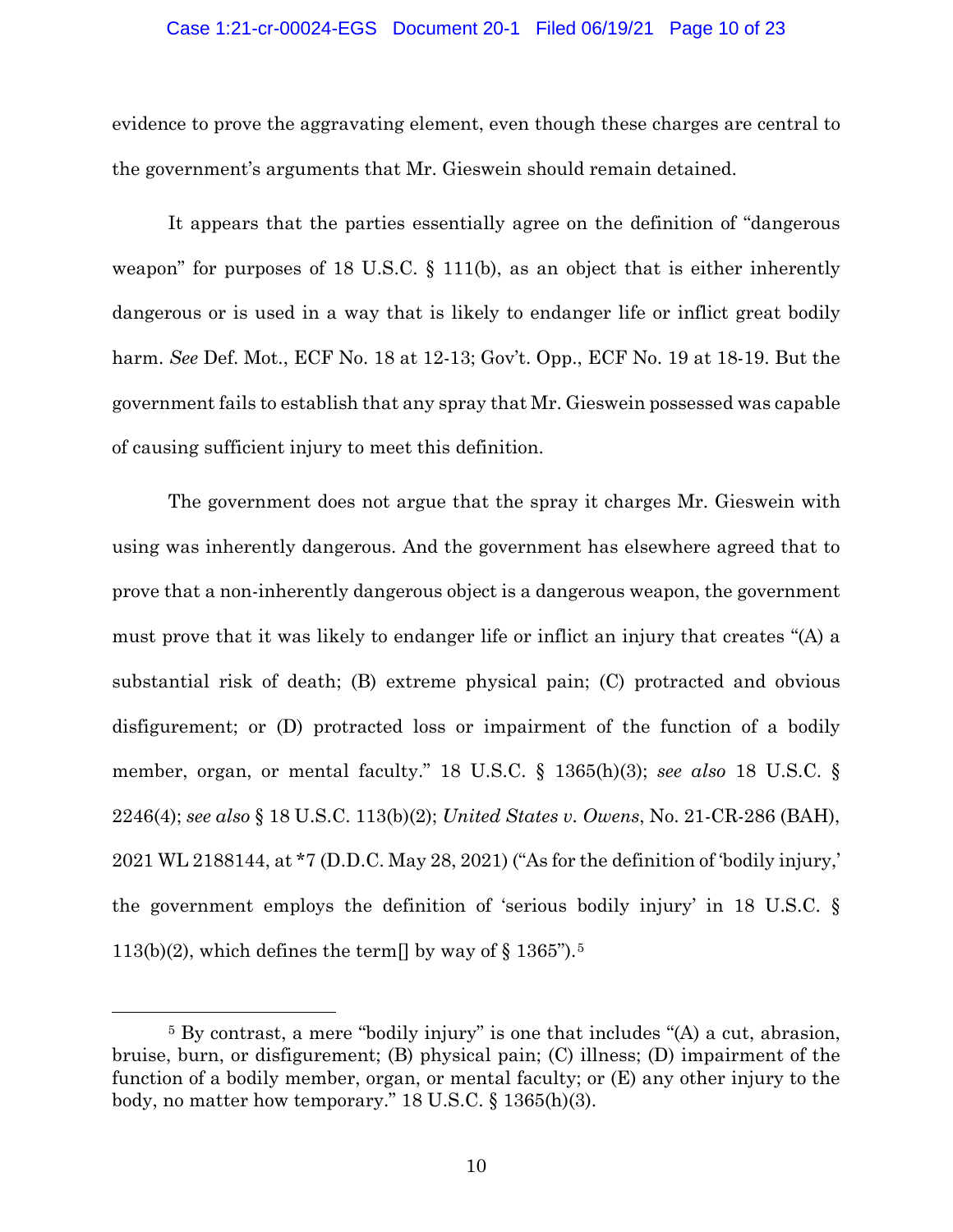## Case 1:21-cr-00024-EGS Document 20-1 Filed 06/19/21 Page 11 of 23

But the government has yet to proffer evidence that a spray allegedly used by Mr. Gieswein could have or did produce any such injury. Indeed, even the police reports that the government disclosed after the defense filed the bond motion recites mild symptoms: watery eyes, coughing, and a burning sensation. Govt. Opp., Ex. 2 at 1. In fact, the officer's reported injuries were so minimal that he was not even deterred. *Id.* (noting that he reacted by letting go of another subject and moved to grab Mr. Gieswein).6

The cases the government cites for the proposition that it will be able to prove beyond a reasonable doubt that any spray can in Mr. Gieswein's hands is a dangerous weapon concern situations in which the type of spray at issue was established (which is not the case here), and they concern Sentencing Guidelines enhancements (which are subject to a much lower burden of proof than the government will be at trial). *See*  Gov't Opp., ECF No. 19 at 20-21. As such, they are inapposite.

Likewise, the government fails to refute the doubt that it can prove that Mr. Gieswein disrupted an "official proceeding," as charged in Count One. *See* Indictment, ECF No. 3. Indeed, the government chastised the defense for not briefing in full why the ceremonial counting of Electoral votes was not an official proceeding. Gov't Opp.,

<sup>6</sup> The officer report relied on in the government's opposition also alleges that Mr. Gieswein "actively resist[ed] arrest" and took "swings" at the officer. Gov't Opp., ECF No. 19 at 19-20 & Ex. 2 at 1. This is irrelevant to the question of whether the government can prove the charges in the indictment, which all allege assault by aerosol spray, not by punches. Further, though this report was made before the government indicted Mr. Gieswein, either the government or the grand jury determined that it was not enough to support a charge, and it is not corroborated. Accordingly, the Court should disregard it.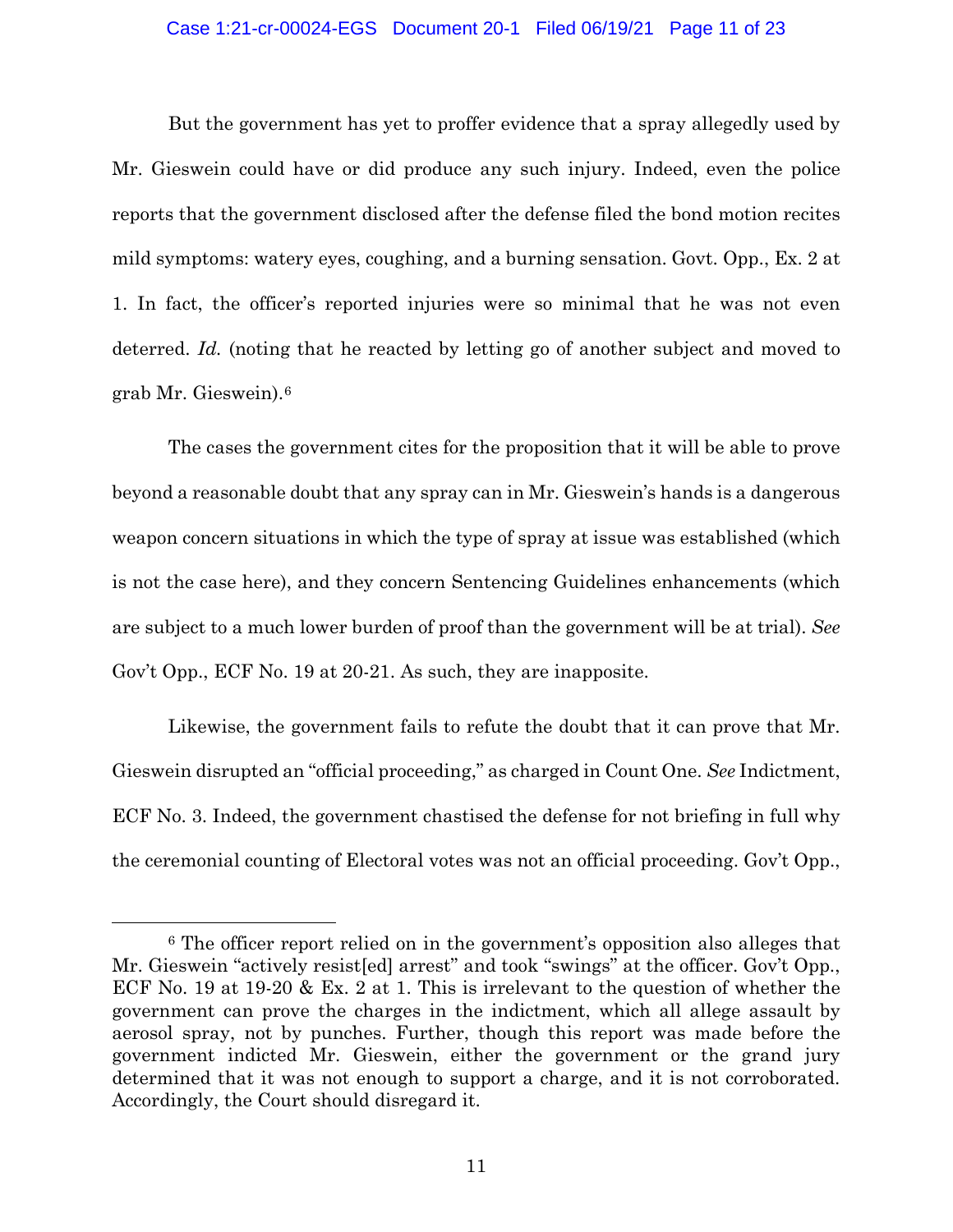ECF No. 19 at 25. But though it is the party with the burden of persuasion in this proceeding, the only support that the government offers for the contrary position is the fact that one January 6 defendant has pled guilty to this charge. *Id*. at 25 n.9.7 The government has thus failed to provide the Court with any legal argument that it can prove this charge.

In sum, there may be significant gaps in the government's case against Mr. Gieswein, and this weighs in favor of release.

#### III. **The Court must consider distinctions among assault cases.**

Section  $3142(g)(1)$  directs the Court to consider whether the defendant is charged with "crimes of violence." Again, Mr. Gieswein disagrees that any of his charges are crimes of violence.8 But more importantly, categorical labels are less significant to the determination of whether Mr. Gieswein presents a continuing threat than is a close analysis of what the government says that Mr. Gieswein actually did.

Notwithstanding the fact that Mr. Gieswein does not in any way concede his

<sup>7</sup> On information and belief, several defendants have filed motions to dismiss charges under 18 U.S.C. § 1512 on the ground Mr. Gieswein has asserted. *See, e.g.*, Mot. to Dismiss, *United States v. Brady Knowlton*, 21-CR-46, ECF No. 39 (D.D.C. June 18, 2021).

<sup>8</sup> Again, Mr. Gieswein's position is that assault with a dangerous weapon, 18 U.S.C. § 111(b), is not categorically a crime of violence. However, he acknowledged in his opening motion that his position was stated and rejected in this Court's decision in *United States v. Sabol. See* Def. Mot., ECF No. 18 at 9-10; 16 (acknowledging *Sabol* ruling with an objection). He also does not agree that destruction of government property under § 1361 is a crime of violence, as the government argues, Gov't Opp., ECF No. 19 at 15 & n.16, for the reasons the defense offered in note 4, *supra*.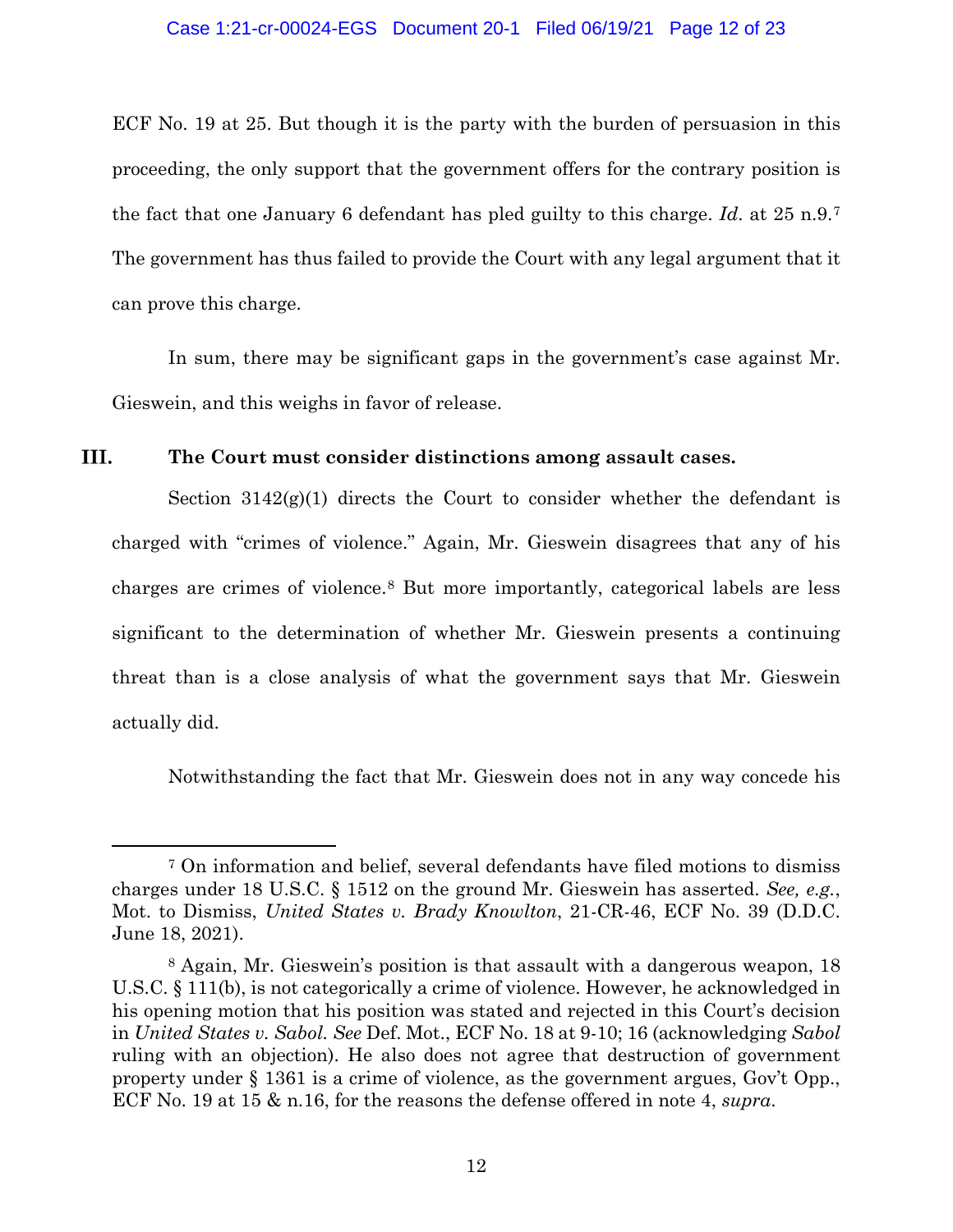### Case 1:21-cr-00024-EGS Document 20-1 Filed 06/19/21 Page 13 of 23

guilt, and his arguments that, at the very least, he may have been overcharged in several respects, the defense has never disputed that what Mr. Gieswein is accused of doing is very serious, or that the evidence is not concerning. But as serious as the charges of assault against Mr. Gieswein are, others are accused of doing far worse than he on January 6, or raised concerns for other reasons that he does not.

Indeed, whether one does or does not deem a particular spray a "dangerous weapon," use of it against an officer or group of officers would be concerning. But it would not begin to compare to using a makeshift spear to attack an officer (*Chansley*, No. 21-CR-3 (RCL), 2021 WL 861079), or tossing an officer to an angry crowd (*United States v. Whitton*, No. CR 21-35-5 (EGS), 2021 WL 1546931, at \*2 (D.D.C. Apr. 20, 2021)), or pummeling an officer trapped on the ground with a hockey stick (*United States v. Foy*, 21-CR-108-1 (D.D.C.)), or trapping an officer with a police baton (*Sabol*, No. CR 21-35-1 (EGS), 2021 WL 1405945), or stalking officers and punching one without any provocation (*United States v. Fairlamb*, No. 1:21-CR-120-RCL, 2021 WL 1614821 (D.D.C. Apr. 26, 2021)). These actions indicate actual intent to cause lasting pain and injury, and an especially high tolerance for risk, which spraying an irritant in an open area, from afar, simply does not.

Likewise, no matter what terms can incorporate a baseball bat under certain circumstances, the government has not alleged that Mr. Gieswein used a bat to threaten or harm anyone; indeed, images from inside the Capitol show that he put it in his backpack at some point while still in the building. The Court must contrast these facts with those concerning defendants accused of beating officers with their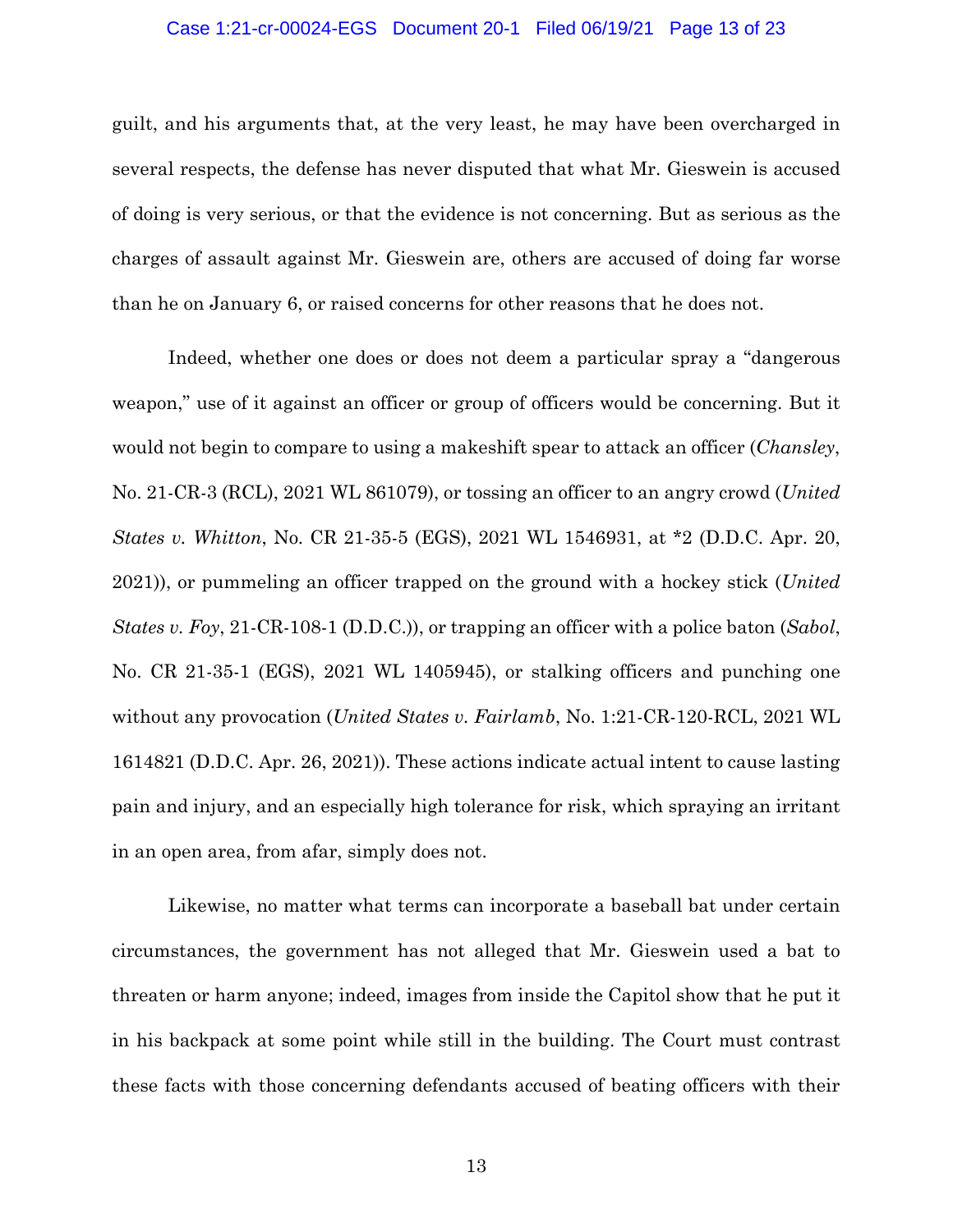own batons, as in *Sabol*. *Sabol*, No. CR 21-35-1 (EGS), 2021 WL 1405945.

Some of the people described above have been released, as the defense noted in the opening motion. But, even the cases concerning people who have not been released highlight that not everyone charged with § 111, or even § 111(b), is the same. As the defense has already argued, the"[*Munchel*] dichotomy is useful" but this Court must "probe the precise nature of defendant's actions – including the type of any force employed – when assessing" a defendant's dangerousness. *See, e.g., United States v. Padilla,* No. 1:21-214 (JDB), 2021 LEXIS 84859 at \*19 n.4 (D.D.C. May 4, 2021). And to ensure that *Munchel* does not collapse into a rule that those charged with aggravated assault will be detained, one must compare Mr. Gieswein's alleged assaultive conduct to that of others. The government refuses to do that. But the Court must, and when it does, the defense respectfully suggests that the Court will conclude that Mr. Gieswein's alleged assaults do not suggest that he poses the same risk as do many others who face similar charges.

#### IV. **The government has not established that Mr. Gieswein came to the District with a plan to engage in violence.**

The government claims that Mr. Gieswein's attire on January 6 suggested "pre-planning" for an assault, saying his helmet, camouflage, goggles, and a tactical vest are "are items one wears if one is expecting to engage in physical violence." Gov't Opp., ECF No. 19 at 17.

But there is a difference between hoping to deter violence and preparing to defend oneself against anticipated unlawful attacks, on the one hand, and preparing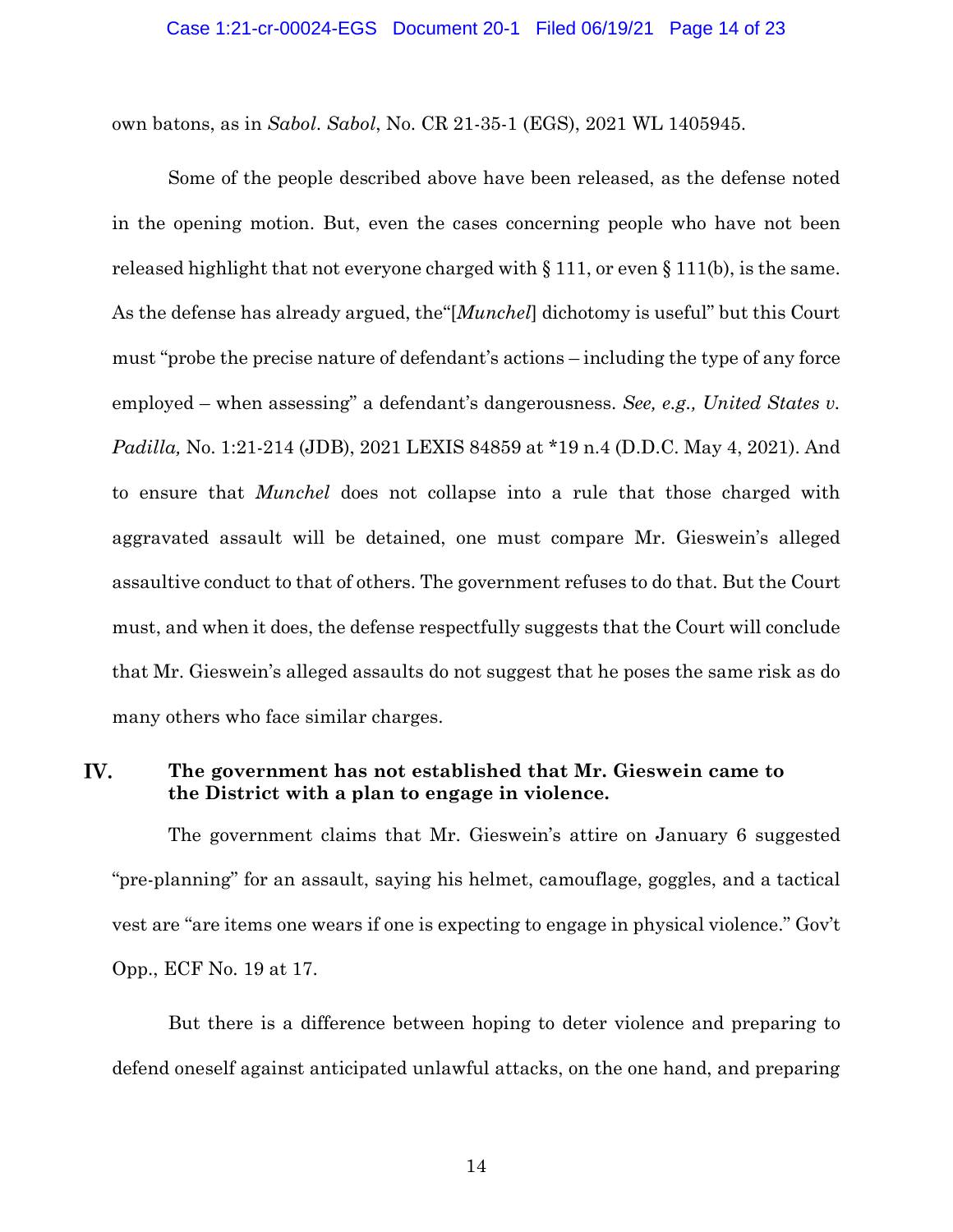#### Case 1:21-cr-00024-EGS Document 20-1 Filed 06/19/21 Page 15 of 23

to be an aggressor, on the other. The government has not established that Mr. Gieswein's attire established the latter. To the contrary, the items that the government focuses on as evidence of planning are just as often deterrent or defensive as they are offensive, or even more often so.

For example, it is implausible that Mr. Gieswein donned green and khaki camouflage to help him slyly infiltrate the Capitol in the middle of the city of Washington, D.C. It is far more plausible that he wore it to signal strength in order deter others from attacking him or others. Likewise, his other "gear" does not suggest that he came to the city with anything other than a plan to engage in peaceful protest. Peaceful protestors of all stripes, and all over the country, anticipate being teargassed or pepper-sprayed, shot with rubber bullets, or worse, by police*.* Indeed, even left-leaning protestors have complained of police officers overusing these tactics in countless protests, and various guides caution protestors to wear helmets and goggles.9 Plate carriers, too, are obviously defensive, and also are used by protestors

<sup>9</sup> *See, e.g.*, R. Kurzius, "Black Lives Matter D.C. Sues Trump And Barr Over Tear Gas At Lafayette Square," *NPR.org* (June 5, 2020) ("Black Lives Matter D.C. and a number of local residents, including a nine-year-old, who were at Lafayette Square to protest the killing of George Floyd say they were given no warning before federal law enforcement used tear gas, pepper spray capsules, rubber bullets and flash bombs to clear the public space"); *id.* (featuring picture of protestor wearing goggles); D. Hinkel, "Protesters allege rampant physical and verbal abuse by Chicago police at recent demonstrations," *Chicago Tribune* (Aug. 19, 2020) (reporting that Chicago activist, including several who had participated in protests near a Christopher Columbus statue, aired allegations "that officers have responded to recent protests by beating peaceful demonstrators, blinding them with pepper spray, making homophobic comments, damaging bikes and attacking medics"); M. Chan, "'My Faith in this World is Gone,' For Protestors Injured by Police, There's No Real Recovery," *Time* (Oct. 9, 2020) (describing 51-year-old woman donning a helmet, goggles, and a respirator "to link arms with hundreds of other mothers demanding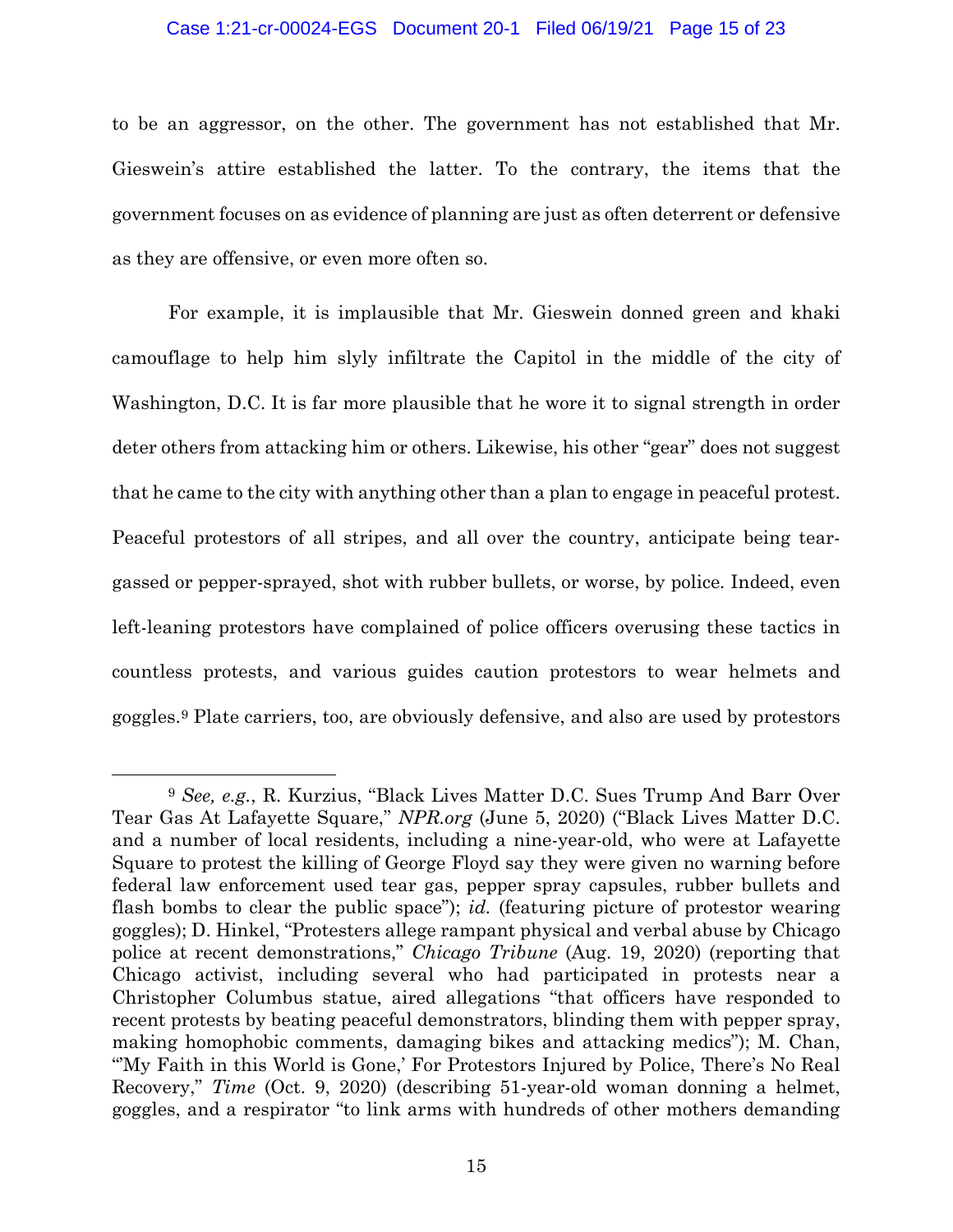in fear of overaggressive police or counterprotestors.10

As for the evidence that Mr. Gieswein possessed a bat and spray at the Capitol, that also does not establish that he "came to Washington, D.C. with the intention of causing mayhem and disrupting the democratic process mandated under the U.S. Constitution, of counting and certifying Electoral College votes," as this *Chrestman*  factor contemplates. *Chrestman*, No. 21-MJ-218 (ZMF), 2021 WL 765662 at \*8. First, the government has not offered any evidence that Mr. Gieswein brought these with him from Colorado to the city, which in itself defeats the suggestion. Second, carrying both of these could just as easily have been meant to *deter* others, including Antifa, from committing violence upon Mr. Gieswein, or others.11

justice for George Floyd"); S. Gutierrez, "What to do if you're exposed to tear gas: From protecting yourself to protecting others: everything you need to know," *Popular Science* (Nov. 19, 2019) ("Anyone who has ever followed the news knows peaceful protests and demonstrations can quickly turn into dangerous affairs. When this happens, the result is nearly always the same: protesters get stuck in a thick, choking cloud of tear gas. . . Cover your head . . . Always wear goggles").

<sup>10</sup> *See, e.g.*, L. Sherriff, "Supplies of bulletproof vests run out in protest-hit Portland," *The National News* (Nov. 6, 2020) ("'I wear a vest because I don't trust the cops,'" said Ciara, a 25-year-old who has been marching in Portland with the Black Lives Matter group. 'They're violent, they're not afraid to use force against us").

<sup>&</sup>lt;sup>11</sup> The government misconstrued the defense's point about people anticipating that Antifa would be at these protests when it retorted that even a plan to use violence against Antifa would be a plan to use violence. Gov't Opp., ECF No. 19 at 18, *citing Sabol*, No. CR 21-35-1 (EGS), 2021 WL 1405945. The defense's view is that Mr. Gieswein's comments on January 5 suggested only that he anticipated that *others*  could be violent, and that he hoped his presence would contribute to "both sides *stay[ing] peaceful*." *See* Def. Mot., ECF No. 18 at 2-4 & nn. 2-4 (emphasis added). The defense's point is that his comments and gear are more consistent with a plan was to *deter* violence and avoid injury at the hands of others, as opposed to a plan to *instigate* in violence. *See id*. at 23 (arguing same, and noting that he is not accused of any violence on January 5, when he was wearing the same gear).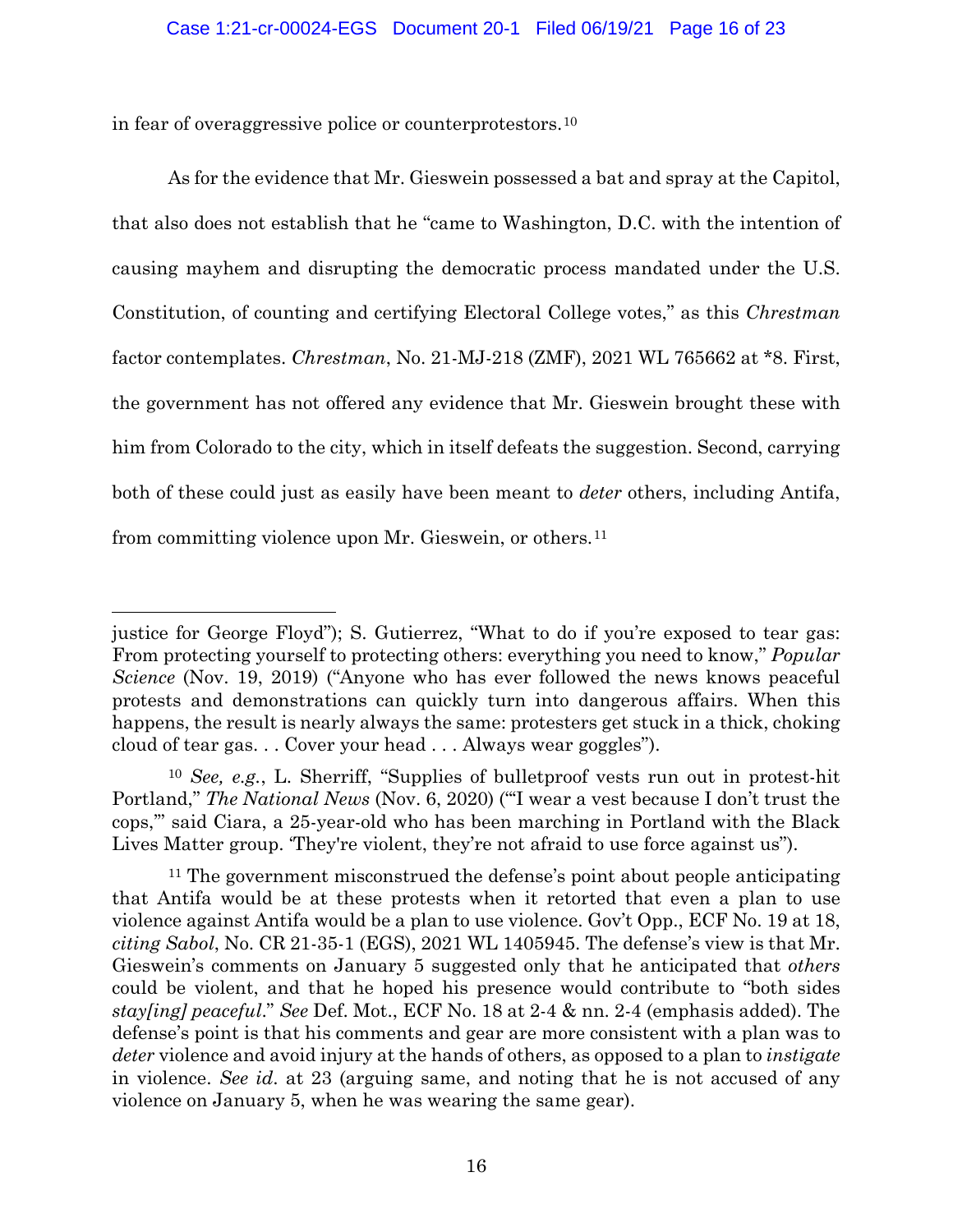#### Case 1:21-cr-00024-EGS Document 20-1 Filed 06/19/21 Page 17 of 23

The defense understands that the government aims to prove in this case that Mr. Gieswein ultimately did instigate assaults with the spray, but even proving that beyond a reasonable doubt would not transform evidence that he carried spray, or a baseball bat, on January 6 into evidence that he arrived with a *plan* to assault anyone, or breach the Capitol, or anything else he is accused of ultimately doing.

In sum, the government has failed to establish that this *Chrestman* factor weighs against release.

#### V. **The government has not established leadership or coordination by Mr. Gieswein.**

The government's proffer that Mr. Gieswein was one of the first to enter, that he did not hesitate to go in the window, and that he encouraged other rioters who were walking behind him to keep going where they were headed does not establish that Mr. Gieswein played a leadership role. This Court has previously given such evidence little weight, and should here as well. *Sabol*, No. 1:21-cr-00035-EGS, 2021 WL 1405945, at \*13 ("The government has not proffered any evidence that suggests Mr. Sabol urged other rioters to advance on the U.S. Capitol or attack law enforcement, other than his conduct, which arguably was leading by example").

Likewise, the government has not established that Mr. Gieswein coordinated with anyone. The government concedes it has no evidence that Mr. Gieswein was associated with the Proud Boys before January 6, and only notes that photographs show Mr. Gieswein marching with Proud Boys on that day. Gov't Opp., ECF No. 19 at 4. But so too did many other non-Proud Boys, and walking next to people or talking

17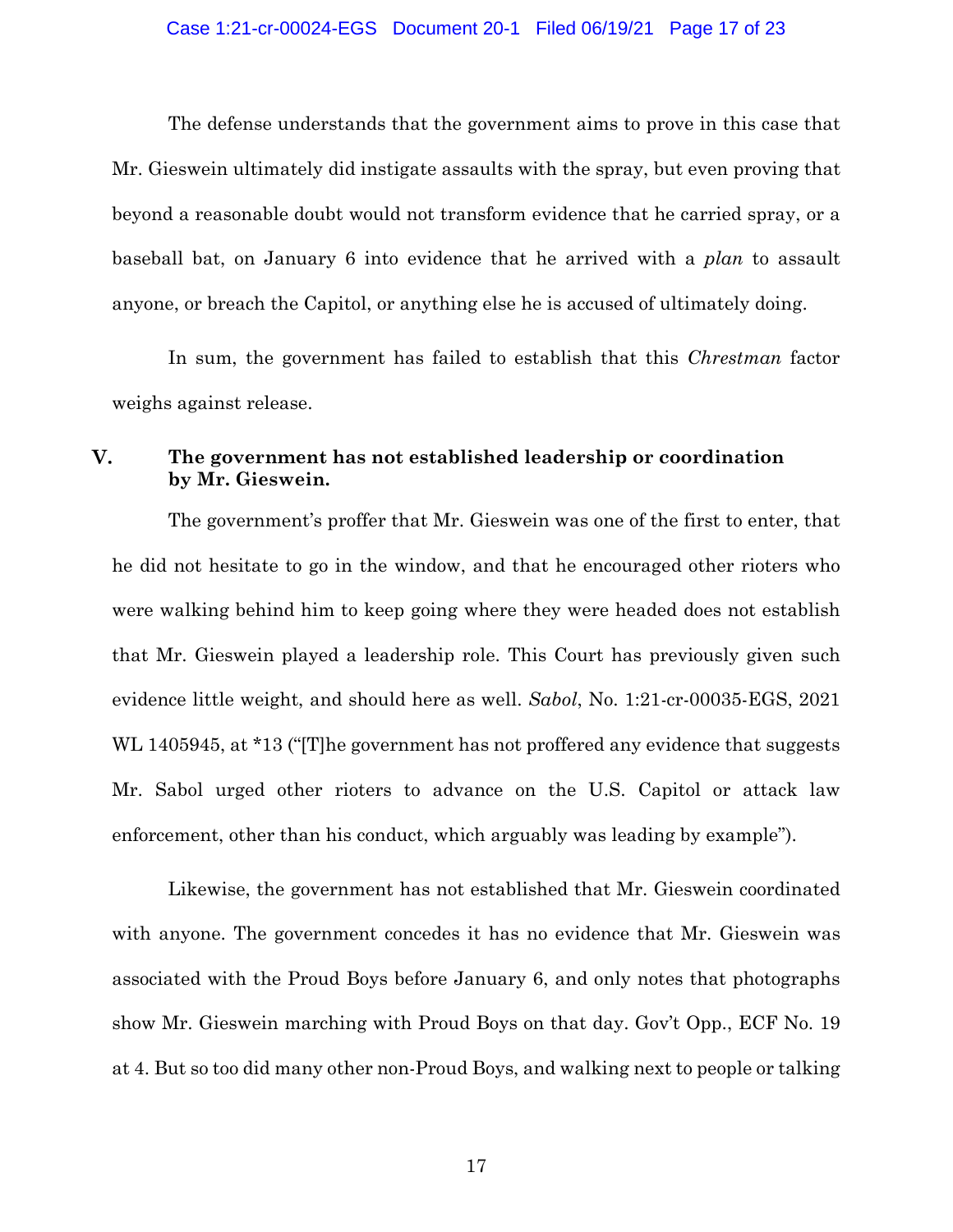to them does not establish coordination with them.

Finally, the government does not proffer any evidence that Mr. Gieswein coordinated with anyone after January 6, or that he committed any further violence or anti-democratic acts after January 6 and before being arrested.

#### VI. **Mr. Gieswein's history and characteristics, and the proposed conditions, will reasonably assure the safety of the community.**

The government attempts to establish that Mr. Gieswein poses a continuing risk by noting that one friend apparently told an agent that Mr. Gieswein is a believer in the "QAnon conspiracy theory," and claiming that he expressed a desire for the military (not himself) to take some action. Gov't Opp., ECF No. 19 at 27, 29. But the evidence on these claims is thin. More importantly, there is nothing in the Bail Reform Act that would authorize jailing a person for believing something – conspiracy or not.

In a similar vein, the government attempts to make an issue of Mr. Gieswein's not having "expressed any change in mindset." *Id.* at 29. But, of course, the government has no insight into Mr. Gieswein's current mindset, he has a privilege to remain silent, and the Bail Reform Act does not require a defendant to say anything in order to obtain release pursuant to satisfactory conditions.

The question before the Court is not whether Mr. Gieswein may continue to have beliefs with which the government disagrees; it is whether conditions can reasonably assure against Mr. Gieswein committing violence while he awaits trial. Here, that is the case, given everything discussed already, Mr. Gieswein's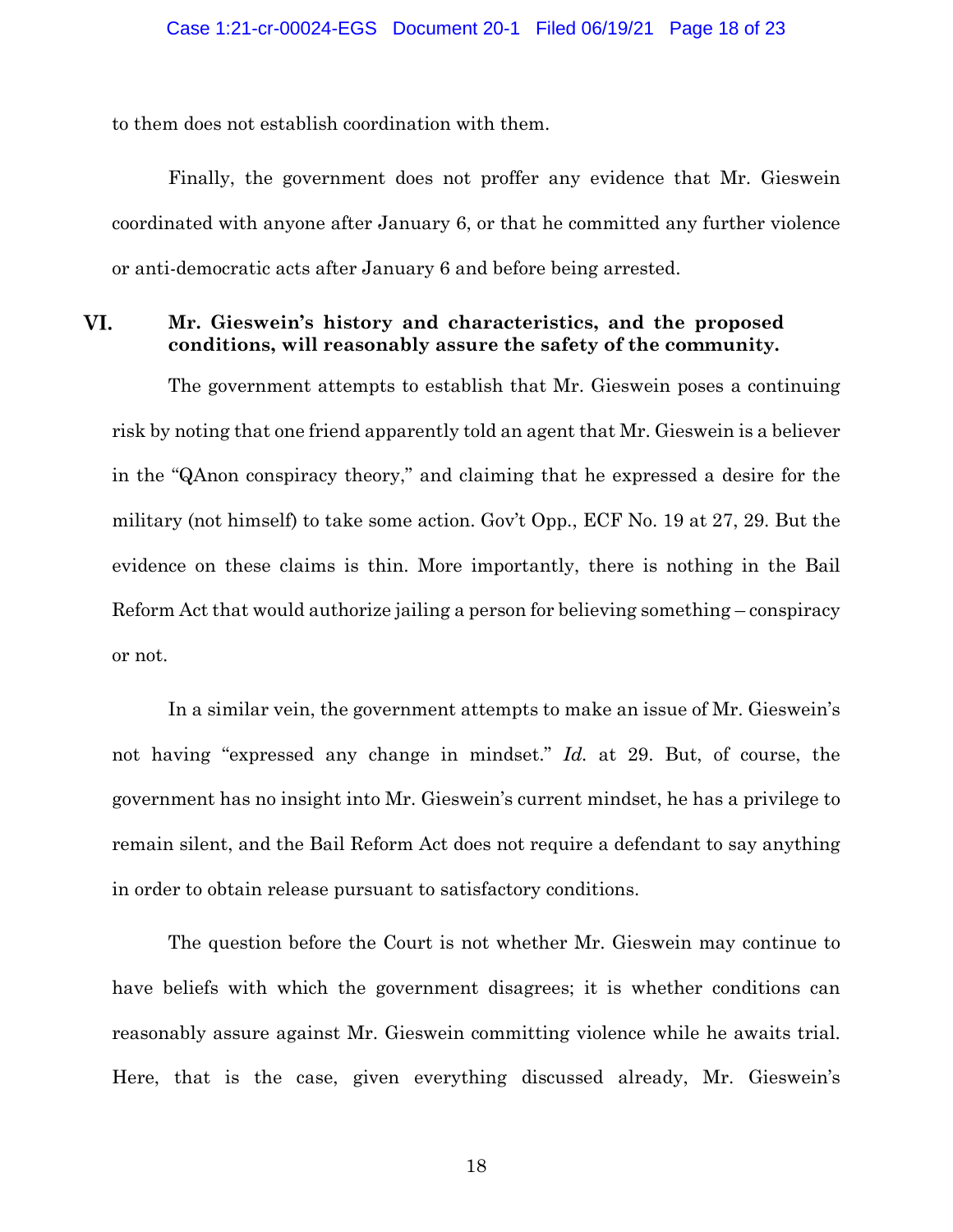characteristics, the events since January 6, and the nature of the conditions proposed.

Again, Mr. Gieswein's background and reputation amount to overwhelming evidence that whatever offensive conduct Mr. Gieswein participated in on January 6 was an aberration. "[A] defendant's past conduct is important evidence—perhaps the most important—in predicting his probable future conduct." *Pope v. United States*, 739 A.2d 819, 827 (D.C. App. 1999) (quoting *Cruz-Foster v. Foster*, 597 A.2d 927, 930 (D.C.1991)); *see also United States v. Anderson*, 177 F. Supp. 3d 458, 463–64 (D.D.C. 2016) ("[T]he Bail Reform Act focuses on the number of criminal episodes [. . .] because the former is determinative of future dangerousness and risk of recidivism, which is deserving of a greater deprivation of liberty"); *United States v. Chimureng*, No. 84 CR. 818 (RLC), 1984 WL 1156, at \*3 (S.D.N.Y. Nov. 5, 1984) ("[Detention under the Bail Reform Act] is meant to be applied to a small but identifiable group of particularly dangerous defendants who show a strong probability of committing additional serious crimes if released").

Further, recent history demonstrates that the unique circumstances at play on January 6 at the Capitol were integral to what happened that day, and that even those who are charged with violating the law that day are not likely to try anything like it again. Specifically, many of those who were there have been at liberty since January 6. This includes people who have been released, as well as true leaders and coordinators, who only recently have been arrested:

*- United States v. Dolan*, No. 1:21-cr-28-APM. Dolan was a principal in the destruction of government property, triggering the rebuttable presumption for detention. *See* Gov't Mot. to Revoke Release, ECF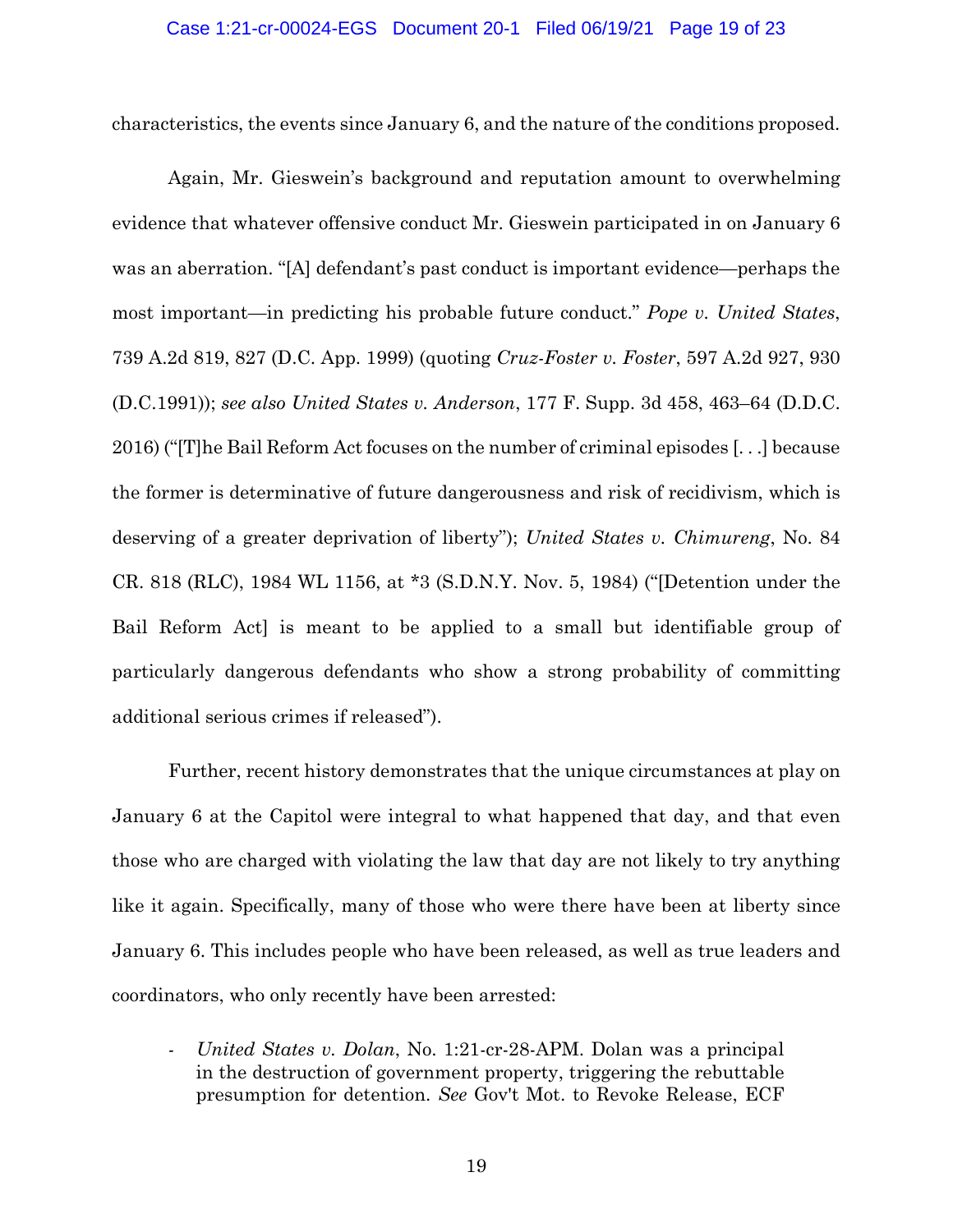No. 227 at 4 (D.D.C. June 8, 2021). He was an active member of the Oath Keepers and recruited heavily in advance of January 6. *See id*. at 1. Specifically, he posted a recruitment Youtube video ("Fight for America") and held over 10 virtual meetings leading up to January 6. *Id*. at 15. At least one of those meetings was expressly for "DC planning." *Id*. He brought guns to the greater DC area and lingered outside of Speaker Pelosi's office with his co-conspirator, who sent violent text messages about the Speaker. *See id*. at 6-8, 15-19. Even so, his release was affirmed on June 11. Minute Entry, *United States v. Dolan*, No. 1:21-cr-28-APM (D.D.C. June 11, 2021).

*United States v. Taylor*, No. 1:21-cr-392-RCL. Taylor is a board member of the far-right extremist group, American Phoenix. *See* Gov't Mot. to Revoke Release, ECF No. 11 at 4 (D.D.C. June 15, 2021). The group's leader had previously called for "execution" and "punishment" over the election results. *Id*. Taylor actively recruited an organized a group of Californians who were willing to travel to DC for the events of January 6. *See id*. at 1. He set up lines of communication among the participants and gave the group advice about what types of weapons they should bring to the District. *See id*. at 2-4. He referred to the events as "war." *Id*. at 5. He had his coconspirator drive his firearms to Virginia and photographed his weapons upon his arrival in the area: he brought two hatchets, a knife, a stun baton, and various other paramilitary gear. *See id*. at 6. On January 5, Taylor gave a speech to a large crowd where he said "we will not return to our peaceful way of life until this election is made right," and after the events on January 6, he took credit for "storming the Capitol." *Id*. at 5, 9. Even so, he was ordered released by Magistrate McCormick on June 11 following his initial appearance. *Id*. at 11.

Nevertheless, there has been no repeat of January 6, or anything like it. While

the assessment of future conduct mandates individualized study, the contextual circumstances of January 6 are shared, and as such, the conduct of other defendants who have been at liberty should inform the forecast for Mr. Gieswein, too. In short, the pattern strongly suggests that Mr. Gieswein is unlikely to pose the same danger upon release that the government argues he posed on January 6.

Finally, the nature of the conditions proposed will provide reasonable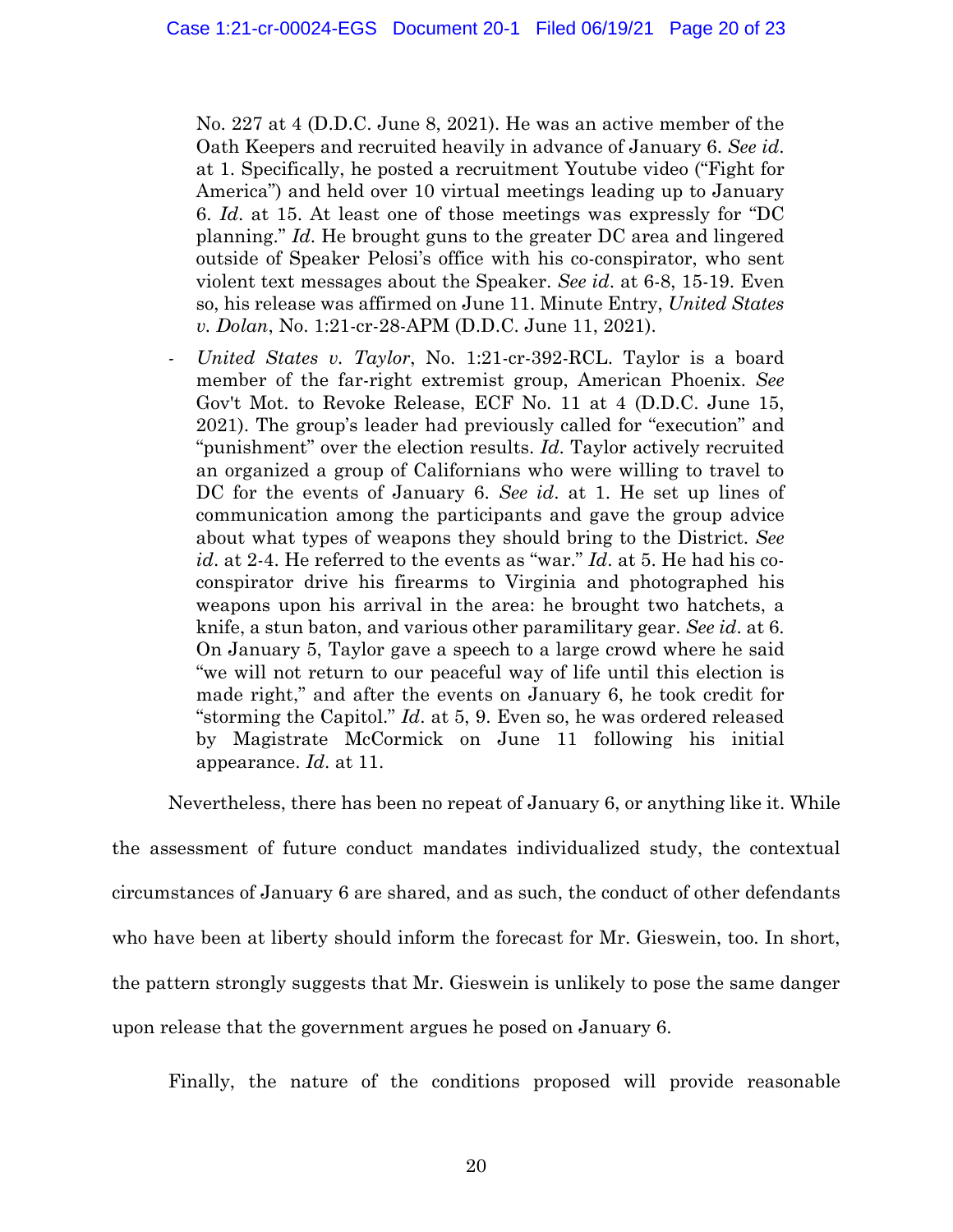#### Case 1:21-cr-00024-EGS Document 20-1 Filed 06/19/21 Page 21 of 23

assurance that Mr. Gieswein will not pose a danger if released. The government argues that location and electronic monitoring are no "guarantee that [Mr. Gieswein] will not go to similar lengths in the future." Gov't Opp., ECF No. 19 at 29. Again, the law demands no guarantee, but more fundamentally, Mr. Gieswein did not go to any great lengths on January 6. He simply got in his car, drove to the District, joined an enormous crowd, walked up to the Capitol, and encountered what most agree was a very light, unprepared, and possibly surprised police presence at the Capitol facing the same crowd, many of them riled up by the Commander-in-Chief, and all of them undoubtedly riled up by each other.

On January 6, Mr. Gieswein did not have to overcome anything like the kinds of barriers to illegal conduct that the defense has proposed that the Court impose here. Under the conditions proposed, and the high intensity supervision program, Mr. Gieswein's supervising pretrial officer can track whether he is visiting websites advocating interference with the government, illegal protest methods, or violence of any kind. His pretrial officer will also be able to monitor if he is booking hotels, or otherwise engaged in similar planning. He or she will be able to bar Mr. Gieswein from using social media, and bar him from leaving his residence for any event that raises red flags. Location monitoring will ensure that the officer knows where Mr. Gieswein is at all times (or whether he has removed the monitor). Not only would these conditions make it very difficult for Mr. Gieswein to pose a danger, the environment of the third-party custodian's home will give him more than the usual incentive to comply with Court rules and the law. Specifically, he would understand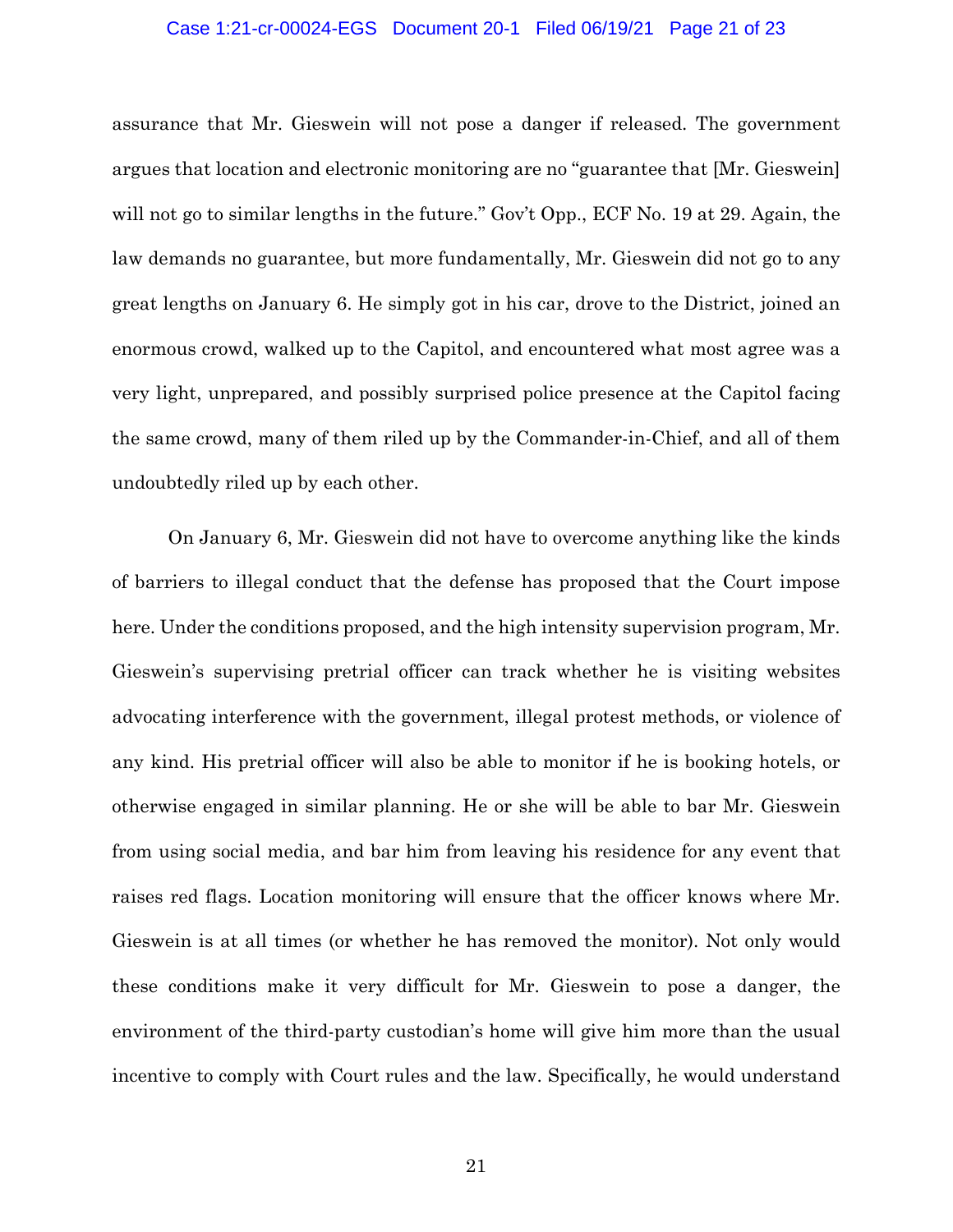## Case 1:21-cr-00024-EGS Document 20-1 Filed 06/19/21 Page 22 of 23

that failing to abide by conditions would put his own godmother, and his admired "uncle," at risk for sanction (in addition to worsening his own situation). Moreover, in the custody of his godmother, Mr. Gieswein will be out of the environment he was in leading up to January 6, and in the custody of law-abiding individuals. The proposed third-party custodian is a nurse and risk management officer, and her husband is a police officer whom Mr. Gieswein respects. They most certainly do not approve of assaulting police officers, illegal protest methods, or violating court orders. It is simply not realistic to conclude that Mr. Gieswein will pose a danger to the community if the Court releases him to their custody, and pursuant to the other conditions proposed.

# **CONCLUSION**

For these reasons, those stated in his opening motion, and such others as may be offered at the hearing the Court has scheduled for June 29, Mr. Gieswein respectfully requests release.

Respectfully submitted on June 19, 2021.

# **ROBERT GIESWEIN** by counsel:

Geremy C. Kamens Federal Public Defender

by:  $\qquad s/$ 

Ann Mason Rigby DC Bar No. 491902 Assistant Federal Public Defender 1650 King Street, Suite 500 Alexandria, Virginia 22314 Telephone: (703) 600-0869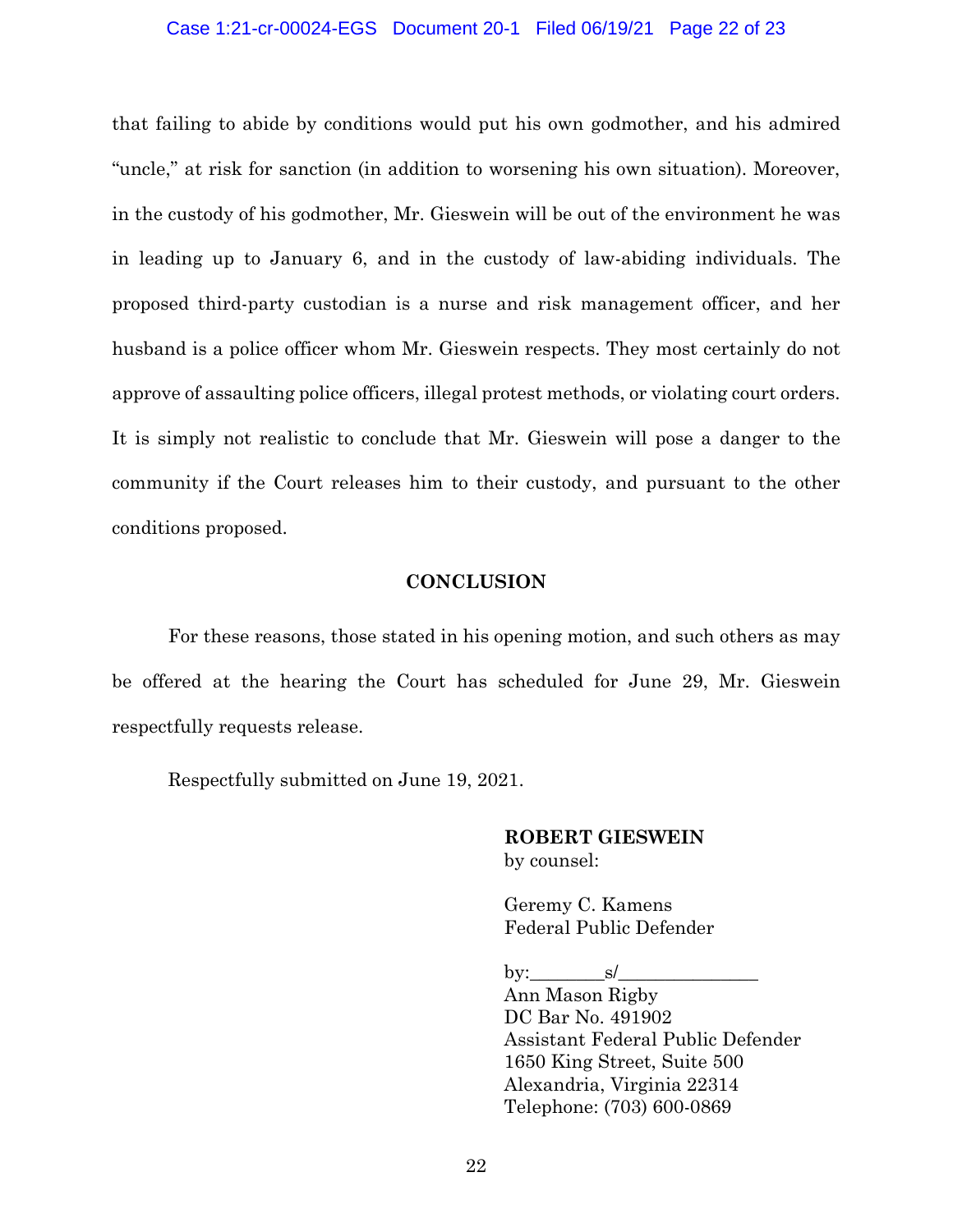Case 1:21-cr-00024-EGS Document 20-1 Filed 06/19/21 Page 23 of 23

Facsimile: (703) 600-0880 ann\_rigby@fd.org